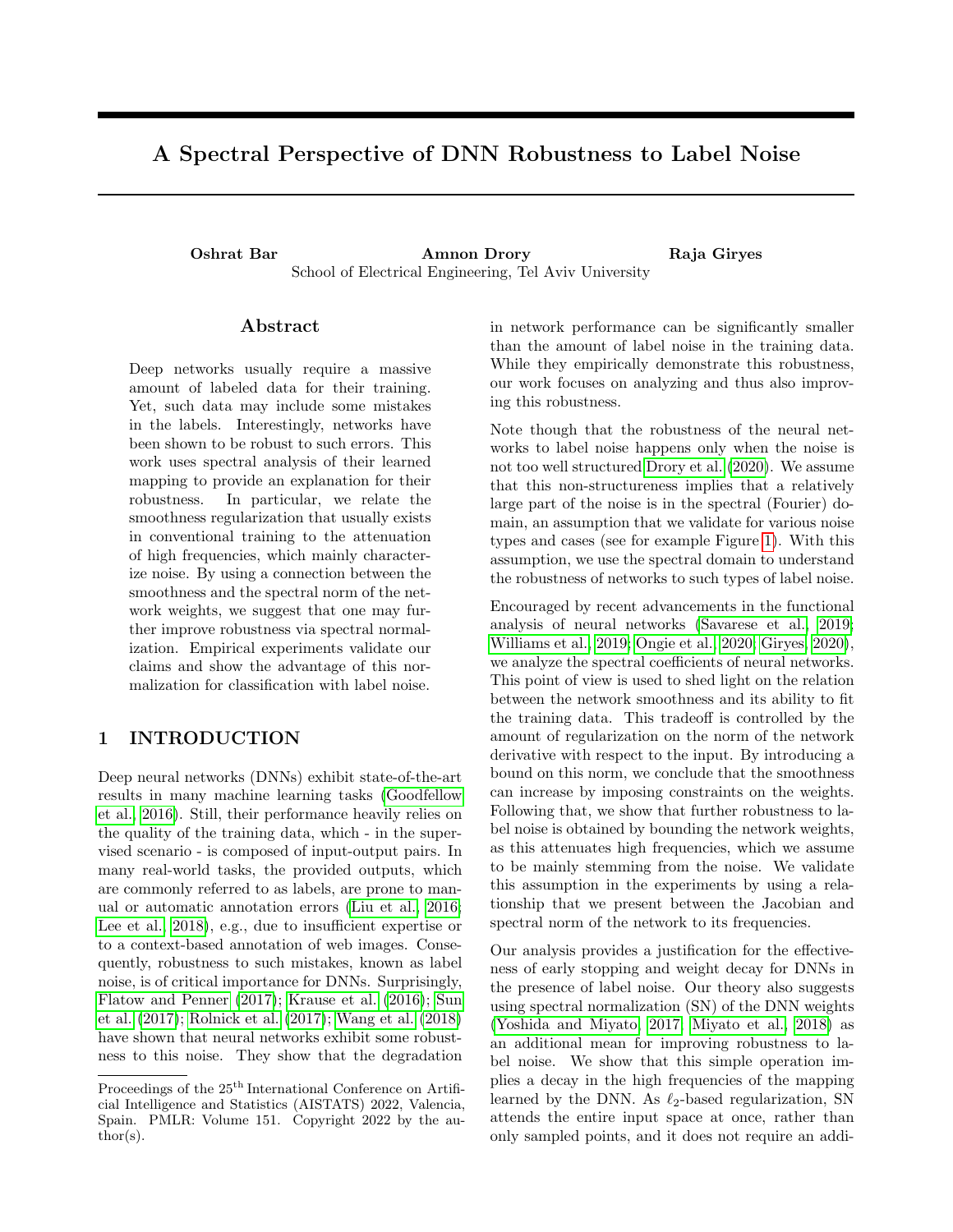tional train phase, auxiliary information or extra variables and tuning, which are common in label noise resistance methods. With only a minor computational cost, the trained DNN gains an improved immunity to label noise. To support our theory, we show in various experiments on both synthetic label noise (CIFAR-10, CIFAR-100 [\(Krizhevsky et al., 2009\)](#page-9-5) and MNIST [\(Le](#page-10-7)[cun et al., 1998\)](#page-10-7)) and real label noise (Clothing1M [\(Xiao et al., 2015\)](#page-11-3)) that adding SN to other regularization techniques consistently improves the network performance in the presence of label noise.

Contribution. Our contribution can be summarized by the following three main steps that we perform in it: a. Showing that regularizing the network Jacobian either directly or through spectral normalization reduces the high frequency in the learned network mapping. b. Demonstrating empirically that having label noise in the training data: (i) adds high frequencies to the learned mapping in the one-dimensional case, where we can practically draw the spectrum of the network; and (ii) increases the Jacobian of the network and its spectral norm in the high-dimensional setting. Both of these steps support our assumption that label noise adds high frequencies to the learned mapping. We borrow this intuition from signal processing, where (random) noise usually lies in all the spectrum compared to the signal that mainly resides in the low frequencies. c. Exhibiting that using spectral normalization increases the network robustness to noise. We show that the same holds for Jacobian regularization but more minorly as it does not regularize all the spectrum as spectral normalization does.

## 2 RELATED WORK

Neural networks resistance to label noise. The natural robustness of neural networks to label noise was empirically investigated in several cases [\(Krause](#page-9-2) [et al., 2016;](#page-9-2) [Sun et al., 2017;](#page-10-2) [Rolnick et al., 2017;](#page-10-3) [Wang](#page-11-0) [et al., 2018;](#page-11-0) [Drory et al., 2020\)](#page-9-3). [Flatow and Pen](#page-9-1)[ner](#page-9-1) [\(2017\)](#page-9-1) showed that while the noise rate increases by tens of percent, test accuracy drops by only a few percent. Nevertheless, the effective dimension of the learned data representation was shown to be different for clean and noisy labels [\(Ma et al., 2018\)](#page-10-8), suggesting it is possible to further increase the robustness.

Various strategies were proposed to improve the intrinsic resistance of DNNs to label noise. They may be categorized into three groups: (1) probabilistic noise modeling, (2) training data enhancement, and (3) adapted optimization, which may include the objective function, regularization and training procedure. The most common practice for the first is estimating a transition matrix from correct labels to corrupted ones, which is incorporated in the optimization process. The approach in [\(Patrini et al., 2017\)](#page-10-9) based its matrix estimation on the softmax output of a network trained on a noisy dataset. Alternatively, another route [\(Gold](#page-9-6)[berger and Ben-Reuven, 2017;](#page-9-6) [Jindal et al., 2016\)](#page-9-7) suggested an end-to-end framework in which the noise distribution is learned simultaneously with the network parameters. Other works leveraged an additional clean data [\(Xiao et al., 2015;](#page-11-3) [Vahdat, 2107\)](#page-11-4) or manually defined constraints [\(Han et al., 2018a\)](#page-9-8) to further improve the estimation quality. The second strategy aims at reducing the noise effect by "improving" the provided training dataset, either by rejecting (not using) part of the samples [\(Shen and Sanghavi, 2019;](#page-10-10) [Han et al., 2018b;](#page-9-9) [Malach and Shalev-Shwartz, 2017\)](#page-10-11), assigning an appropriate weight per sample [\(Ren et al.,](#page-10-12) [2018;](#page-10-12) [Thulasidasan et al., 2019;](#page-10-13) [Jiang et al., 2018;](#page-9-10) [Liu](#page-10-14) [and Tao, 2015;](#page-10-14) [Guo et al., 2018;](#page-9-11) [Yao et al., 2018\)](#page-11-5) or "correcting" the labels [\(Reed et al., 2014;](#page-10-15) [Li et al.,](#page-10-16) [2017;](#page-10-16) [Tanaka et al., 2018\)](#page-10-17). The third approach includes the generalized cross-entropy loss [\(Zhang and](#page-11-6) [Sabuncu, 2018;](#page-11-6) [Amid et al., 2019b,](#page-9-12)[a\)](#page-9-13), symmetric crossentropy loss [\(Wang et al., 2019\)](#page-11-7), information-theoretic loss function [\(Xu et al., 2019a\)](#page-11-8), artificial neural variability [Xie et al.](#page-11-9) [\(2021\)](#page-11-9), minimum entropy [\(Reed et al.,](#page-10-15) [2014\)](#page-10-15), mixup [\(Zhang et al., 2018\)](#page-11-10), and early stopping [\(Li et al., 2020\)](#page-10-18). The method suggested in this work (SN) falls under this category.

Functional analysis of neural networks. Recently, it was empirically shown that neural networks tend to learn the low frequencies in the data first [\(Xu](#page-11-11) [et al., 2019b;](#page-11-11) [Bietti and Mairal, 2019;](#page-9-14) [Tancik et al.,](#page-10-19) [2020\)](#page-10-19). In [\(Rahaman et al., 2019\)](#page-10-20), this behavior was explained by analyzing the Fourier transform of ReLU networks. Another explanation based on approximating the trained network using a linear system was given by [\(Ronen et al., 2019;](#page-10-21) [Basri et al., 2020\)](#page-9-15). [Heckel and](#page-9-16) [Soltanolkotabi](#page-9-16) [\(2020\)](#page-9-16) studied the removal of high frequencies by shallow convolutional models that can be used for denoising, e.g., deep image prior [\(Ulyanov](#page-11-12) [et al., 2017\)](#page-11-12). The behavior of the networks was tied to the convolutional structure. In this work, we propose an alternative explanation for the tendency of networks to prefer learning low frequencies by using the smoothness property of neural networks with bounded weights.

The function space generated by networks with bounded weights was analyzed in various works. [Savarese et al.](#page-10-4) [\(2019\)](#page-10-4) showed that univariate shallow networks with infinite width and bounded weights represent functions with a bounded total variation of their first derivative. This implied that the learned mapping smoothly interpolates (at least first-order spline) the training points. [Ongie et al.](#page-10-5) [\(2020\)](#page-10-5) extended this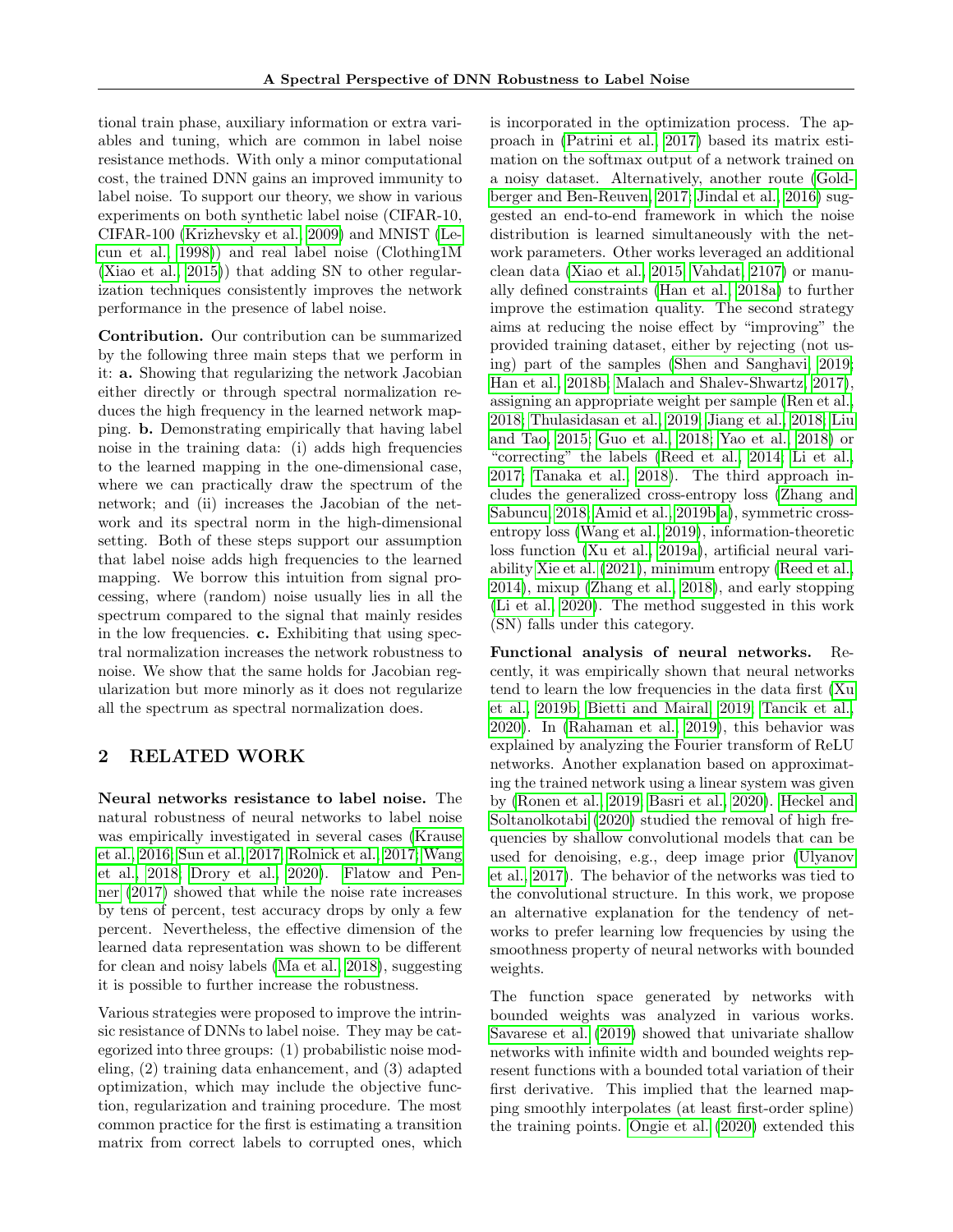result to the case of shallow networks with multidimensional input. [Williams et al.](#page-11-1) [\(2019\)](#page-11-1) proved that based on the parameterization of the (univariate) network, one may get a guarantee for second-order spline interpolation of the training data. [Giryes](#page-9-4) [\(2020\)](#page-9-4) developed generalization bounds for finite networks assuming that the training data was generated by a bandlimited mapping. Note that all these works assume that the network overfitted the training data.

We extend these works to the case where no perfect overfitting of the training data is achieved. We show that bounding the weights of the network yields a tradeoff in the loss between fitting the training data and having a smooth mapping. Assuming that mappings of true data are indeed smooth, our theory suggests that the smoothness regularization imposed by bounding the weights provides a "denoising" effect, which helps networks to be resistant to label noise.

Spectral normalization. [Yoshida and Miyato](#page-11-2) [\(2017\)](#page-11-2) suggested regularizing the spectral norm of neural network weights. [Miyato et al.](#page-10-6) [\(2018\)](#page-10-6) imposed SN, which directly constrains the spectral norm of each layer and sets it to 1, to stabilize the training of generative adversarial networks. SN was also applied as a means to improve robustness to adversarial attacks [\(Farnia et al., 2019\)](#page-9-17). In [\(Neyshabur et al., 2018;](#page-10-22) [Bartlett et al., 2017\)](#page-9-18), network generalization capabilities were analyzed using the weights spectral norm. Our work ties it to label noise robustness both in theory and practice.

## <span id="page-2-1"></span>3 THEORETICAL ANALYSIS

Notation. We use the following notation: scalars, column vectors, matrices and sets are denoted by italic letters  $(x)$ , boldface lower-case letters  $(x)$ , boldface upper-case letters  $(X)$ , and calligraphic upper-case letters  $(X)$ , respectively. The *i*th element of a vector **x** is denoted by  $x_i$ , and the element of the *i*th row and *j*th column of **X** is denoted by  $X_{ij}$ .  $\|\mathbf{x}\|_2$ ,  $\|\mathbf{X}\|_2$ , and  $\|\mathbf{X}\|_F$ denote the Euclidean norm of x, the spectral norm of X, and the Frobenious norm of X, respectively. The all-zeros vector, the all-ones vector, and the identity matrix are denoted by  $0, 1$ , and **I**, respectively, with size clear from context. The transpose operation is denoted by  $^T$ .

Vector indexing. Given a vector of indices  $n =$  $[n_1, \ldots, n_m]$ , we abuse notation and use it to index vectors and matrices. This is done by simply converting (uniquely) the tensor indices in  $n$  to be vector indices as if the tensor was represented in a columnstack. Thus, we can simply index a vector  $x$  using  $x_n$ . For a matrix  $P_{li}$  (with  $l, i \in \mathbb{Z}^m$ ) denotes indexing the entries of the matrix  $P$  after transforming the co-

<span id="page-2-0"></span>

Figure 1: Squared Frobenius norm of the Jacobian matrix of a neural network fully fitted to the CIFAR-10 training data, for various noise rates. The Frobenius norm presened is an average over all the data. The behaviour shown here is not unique to CIFAR-10 and is observed also for other datasets.

ordinate in  $l, i$  to their corresponding "column-stack" coordinates.

Theoretical analysis outline. We focus on the case of a multivariate neural network  $\phi$  with a single output neuron, L layers, weights  $\{W_l\}_{l=1}^L$  and biases  $\{\mathbf{b}_l\}_{l=1}^L$ . We consider a bounded input domain  $[0, 2\pi]^m$ , which is a realistic assumption in real data, where the input range is usually limited (e.g., in images the range is  $[0, 1]$  or  $[0, 255]$ . The network is trained with the pairs  $\{(x_n, f(x_n))\}_{x_n\in S}$ , where S is the training set and  $f: [0, 2\pi]^m \to \mathbb{R}$  is the labels generating function. We assume a uniform sampling scheme of the input domain, i.e.,  $x_n = \left[\frac{2\pi n_1}{N}, \ldots, \frac{2\pi n_m}{N}\right]$ , where  $n_i \in \{0, \ldots, N-1\}$  and  $n \in \{0, \ldots, N-1\}^{m'}$  (in this case the size of the training set is  $|S| = N^m$ ). Given a vector of indices such as  $n$ , we abuse notation and use it to index vectors and matrices. This can be simply done by converting the tensor indices in  $n$  to vector indices as done when column-stacking a tensor.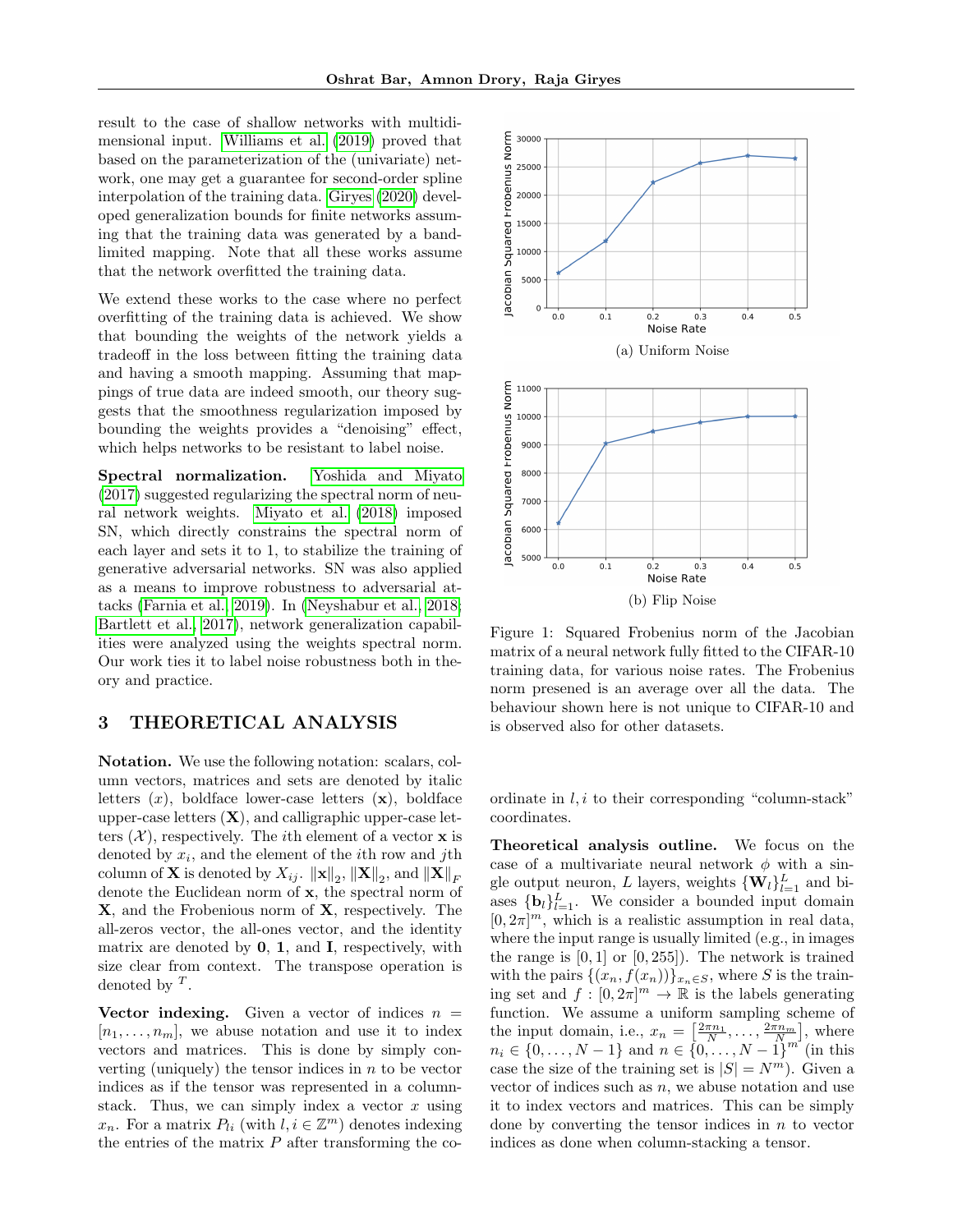The uniform sampling assumption is used in the proofs of Propositions [1](#page-3-0) and [3.](#page-5-0) It is possible to extend the analysis also to a random sampling scheme, which is usually the case in real data. We comment in each proof on the steps required for this extension. Yet, we defer such a generalization of our study to a future work. Our analysis in the sequel is done in the spectral (Fourier) domain. A short reminder on Fourier properties appears in sup. mat.

We assume  $\phi$  and  $f$  are appropriate functions and denote by  $\{d_k\}_{k\in\mathbb{Z}^m}$  and  $\{c_k\}_{k\in\mathbb{Z}^m}$  their Fourier coefficients, respectively. We use them to analyze the network mapping when optimized with various regularization techniques. We assume that the network attains the global optimum of the optimization in our analysis below (except in our comment on early stopping). This assumption has been shown to be valid in neural network optimization under some assumptions (e.g., see [Du et al.](#page-9-19) [\(2019\)](#page-9-19)).

We start with the case of regularizing the network derivative (equivalent to regularizing the Jacobian spectral norm in the multidimensional case), and then relate it to penalizing the Frobenius norm (which is referred to as  $\ell_2$  regularization) and the spectral norm of the network weights. Finally, we suggest using SN and show that it improves robustness to label noise. All proofs are in sup. mat.

### 3.1 Regularization and Its Effect on The Neural Network Spectrum

Assume we are minimizing the  $\ell_2$  distance between the outputs of the network and the input labels:

$$
\min_{\phi} \frac{1}{|S|} \sum_{x_n \in S} (\phi(x_n) - f(x_n))^2.
$$
 (1)

Note that this loss is relevant for both regression and classification, as it was shown to perform at least as well as cross-entropy in classification tasks [\(Poggio and](#page-10-23) [Liao, 2020\)](#page-10-23). Clearly, without any constraints on the network and with a sufficient number of parameters in the network, we may bring the empirical error to zero and even overfit the training data. Yet, let us further assume that the mapping we are learning is smooth, i.e., its first derivative is bounded. As we shall see hereafter, neural networks with bounded weights obey this assumption. To this end, we add a regularization on the first derivative of the learned network, i.e., our objective becomes

<span id="page-3-1"></span>
$$
\min_{\phi} \quad \frac{1}{|S|} \sum_{x_n \in S} (\phi(x_n) - f(x_n))^2 \quad (2)
$$
\n
$$
+ \frac{\lambda}{(2\pi)^m} \int_{x \in [0, 2\pi]^m} \left(\frac{d\phi(x)}{dx}\right)^2 dx.
$$

Moving to the Fourier domain provides insights about the network bias towards low frequencies.

<span id="page-3-0"></span>**Proposition 1** Let  $\phi(x) = \sum_{k \in \mathbb{Z}^m} d_k e^{jk^T x}$  be the Fourier series of the trained neural network with uniformly sampled training data. Then, the global optimum of equation [2](#page-3-1) obeys

$$
d_k = O\left(\frac{1}{\lambda \|k\|_2^2}\right), \ k \in \mathbb{Z}^m. \tag{3}
$$

Clearly for  $k = 0$ , the bound is infinity as the DC component does not alter smoothness. An exact expression for  $d_k$  is provided in sup. mat. when the training set size satisfies  $N \to \infty$ . This proposition may explain the bias of networks with bounded derivative towards low frequencies: the stronger the regularization, the stronger is the decay of the spectral coefficients. As a larger penalty is imposed on the higher frequencies, it is expected that during the training process the network will first learn the lower frequencies. This may explain the usage of early stopping for label noise and stands in line with the observations in [\(Rahaman et al.,](#page-10-20) [2019;](#page-10-20) [Xu et al., 2019b;](#page-11-11) [Tancik et al., 2020\)](#page-10-19).

While the regularization term in equation [2](#page-3-1) applies to the entire input domain, it is clearly impossible to apply such a regularization in practice, as it needs to be evaluated on all possible inputs. The trivial alternative is to apply Jacobian regularization to the training data points (Sokolić et al., 2017; [Varga et al., 2017;](#page-11-13) [Jakubovitz and Giryes, 2018;](#page-9-20) [Hoffman et al., 2019\)](#page-9-21). Yet, this translates to only local regularization, which is less effective in practice even when applied randomly, e.g., with mixup (see sup. mat.). Instead, we suggest to upper bound the derivative of the network by its weights:

<span id="page-3-3"></span>**Proposition 2** [based on Lemma 1 by Sokolić et al. [\(2017\)](#page-10-24)] Let  $\phi(\mathbf{x})$  be a L-layers feed-forward network with a multidimensional input  $\mathbf{x} \in \mathcal{X}$ , Jacobian matrix  $d\boldsymbol{\phi}(\mathbf{x})$  $\frac{\partial P(\mathbf{x})}{\partial \mathbf{x}}$ , non-expansive activation functions, and weights and biases  $\{W_l\}_{l=1}^L$  and  $\{b_l\}_{l=1}^L$ . Then, we have

<span id="page-3-2"></span>
$$
\left\|\frac{d\phi(\mathbf{x})}{d\mathbf{x}}\right\|_2^2 \leq \prod_{l=1}^L \|\mathbf{W}_l\|_2^2 \leq \prod_{l=1}^L \|\mathbf{W}_l\|_F^2, \quad \mathbf{x} \in \mathcal{X}.
$$
 (4)

Note that the assumption on non-expansive activation functions holds for the currently used functions (e.g., ReLU, sigmoid and tanh). The above proposition provides an upper bound for the regularization term in equation [2,](#page-3-1) which may suggest to replace the regularization on the network derivative with a regularization on the network weights, which is feasible during training. From equation [4,](#page-3-2) this can be done through a penalty on the weights' spectral or Frobenius norm.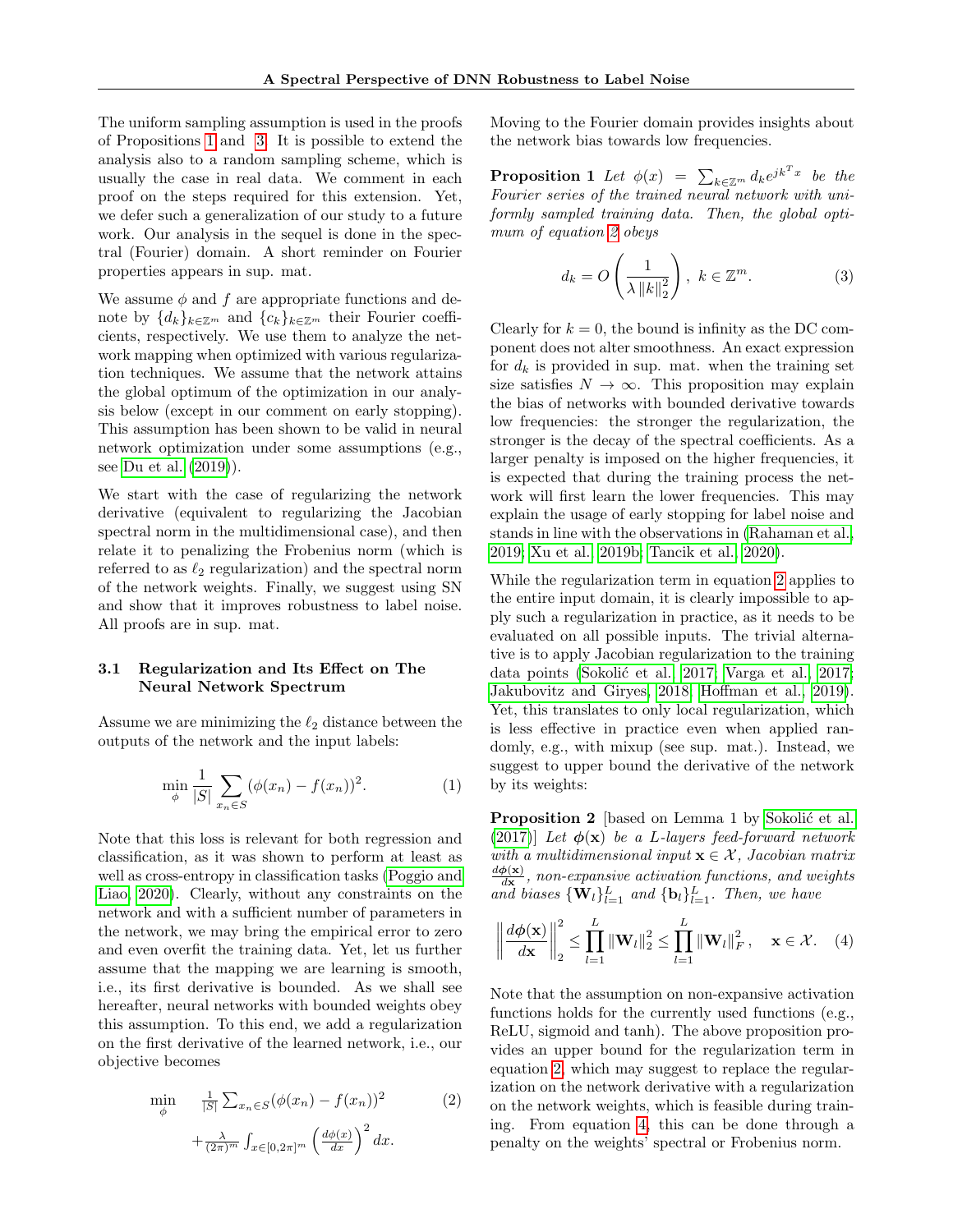<span id="page-4-0"></span>

Figure 2: A network  $\phi \leftrightarrow d_k$  is fitted to training data generated from  $f \leftrightarrow c_k$  with label noise  $e \leftrightarrow r_k$  added to 10% of the labels. The original mapping (blue), the network output (red) and the noisy training samples (\*) are presented in the input domain (left) and Fourier domain (right). The network "ignores" the high frequencies stemming from the noise.

Notice that using the arithmetic-geometric mean inequality, we may upper bound equation [4](#page-3-2) further by  $\sum_{l=1}^{L} \|\mathbf{W}_{l}\|_{F}^{2}$ , which is the standard  $\ell_{2}$  regularization (equivalent to weight decay (WD) in the case that standard SGD optimization is performed [\(Loshchilov](#page-10-25) [and Hutter, 2019\)](#page-10-25)). Thus, we conclude that training a DNN with WD is expected to regularize the network derivatives and thus lead to a similar effect to the one described in Proposition [1,](#page-3-0) i.e., fast decay of the high frequency components.

#### 3.2 Network Robustness to Label Noise

We turn to relate our intermediate conclusions to the label noise setting. Consider the case where a noise e is added to the training set, s.t we have  $\{(x_n, f(x_n) + e(x_n))\}_{n \in S}$ . Now, let us assume a rapid decay of the Fourier coefficients of  $f$ , i.e., the function that generates the realizable training set as described above, and that e contains high frequencies compared to the mapping  $f$ . Fig. [1](#page-2-0) supports this assumption, by exhibiting the existence of high frequencies in noisy (training) data. For this purpose, a training data representation was required. To this end, we train our baseline network until convergence, where the network overfits the noisy data, in the sense that the noisy train accuracy is 100% (early stopping is not applied). High frequencies in the training data are demonstrated by the smoothness of the mapping (measured by the Jacobian Frobenius norm of the fitted network). Fig. [1](#page-2-0) depicts the Jacobian measure on CIFAR-10 training data with two types of corrupted labels (see Section [4](#page-6-0) for details). Indeed, as the noise level increases, the Jacobian measure increases, indicating that the training data contains higher frequencies.

Since  $f$  resides mainly in the low frequencies and  $e$ tends to have a lot of high frequencies, from Propositions [1](#page-3-0) and [2,](#page-3-3) we expect that a network trained with WD will learn mainly the low frequencies, i.e., the "clean" data components. This translates to the conclusion that WD introduces a certain level of robustness to label noise. In addition, we conclude that a network trained with WD first learns the low frequencies. Combining this with the assumption that noise mainly resides in high frequencies, we can understand the reason behind the efficiency of early stopping in dealing with noisy labels (when a regularization on the weights is applied). Since the higher frequencies are penalized more, they are likely to be learned later. Thus, early stopping prevents the learning of the high frequencies, and by that filters most of the noise. To summarize, using WD along with early stopping included in conventional training, improves robustness to label noise.

Fig [2](#page-4-0) demonstrates this behavior when learning a onedimensional mapping  $f$ , which is composed of a random combination of 6 sine and cosine functions (with a DC component). The data is generated by uniformly sampling 100 points in the range  $[-1, 1]$  and then adding random noise to 10% of the samples (randomly selected). We train a fully connected (FC) network with two hidden layers of size 1000 and ReLU, using SGD with momentum, WD, and early stopping. By comparing the Fourier coefficients of the clean (blue) and noisy (\*) data, it can be clearly seen that the former resides in the low frequencies, while the high frequencies are mainly occupied by the noise. Notice how the network (red) learns the low frequencies and "ignores" the high frequencies, which aligns with our analysis.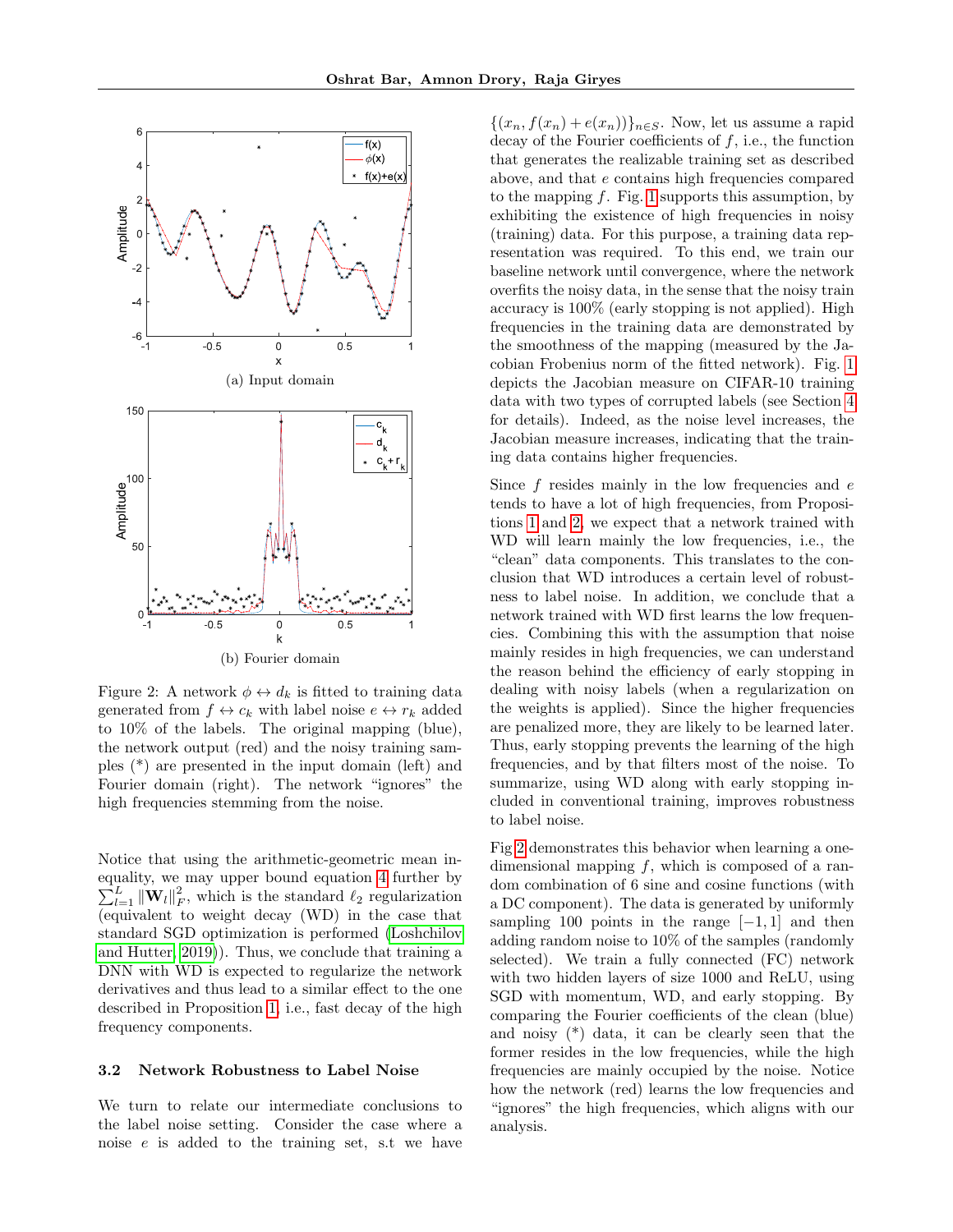### 3.3 Network Robustness to Label Noise by Weights Spectral Normalization

Till now we used the unconstrained form of optimization. This led us to insights on how regularizing the weights of the network may improve its robustness to label noise. Now, we turn to analyze the constrained case:

<span id="page-5-1"></span>
$$
\min_{\phi} \frac{1}{|S|} \sum_{x_n \in S} (\phi(x_n) - f(x_n))^2
$$
\n
$$
s.t. \quad \frac{1}{(2\pi)^m} \int_{x \in [0, 2\pi]^m} \left\| \frac{d\phi(x)}{dx} \right\|_2^2 dx \le \alpha,
$$
\n(5)

where  $\alpha$  is a regularization parameter. This allows us to attain direct bounds on the spectral attenuation stemming from bounding the network weights. The next proposition provides the equivalent of Proposition [1](#page-3-0) for the constrained case discussed here under an asymptotic regime.

<span id="page-5-0"></span>**Proposition 3** Let  $\phi(x) = \sum_{k \in \mathbb{Z}^m} d_k e^{jk^T x}$  and  $f(x) \ = \ \sum_{k \in {\mathbb Z}^m} c_k e^{jk^T x}$  be the Fourier series of the trained neural network and the target mapping function, respectively. If the training set size satisfies  $N \rightarrow \infty$ , then the global optimum of equation [5](#page-5-1) is equivalent to the one of

<span id="page-5-6"></span>
$$
\min_{\{d_k\}_{k \in \mathbb{Z}^m}} \sum_{k \in \mathbb{Z}^m} |d_k - c_k|^2
$$
\ns.t.

\n
$$
\sum_{k \in \mathbb{Z}^m} \|k\|_2^2 |d_k|^2 \leq \alpha,
$$
\n(6)

and the optimal solution reads as

<span id="page-5-7"></span>
$$
d_k = \begin{cases} c_k & \text{if } \sum_{k \in \mathbb{Z}^m} ||k||_2^2 |c_k|^2 < \alpha \\ \frac{c_k}{1 + \lambda_\alpha ||k||_2^2} & \text{otherwise} \end{cases} \tag{7}
$$

where  $\lambda_{\alpha}$  is the solution to the equation  $\sum_{k\in\mathbb{Z}^m} ||k||_2^2 \frac{|c_k|^2}{(1+\lambda_{\alpha}||k)}$  $\frac{|c_k|}{(1+\lambda_\alpha||k||_2^2)^2} = \alpha.$ 

This proposition shows that also in the constrained case, if the constraint is non-trivial (i.e., does not affect the solution), then higher frequencies are more penalized. To draw a relationship between constraining the network weights and attenuating the high frequencies, we consider the following optimization problem that constraints the spectral norm of the network weights:

<span id="page-5-2"></span>
$$
\min_{\phi} \frac{1}{|S|} \sum_{x_n \in S} (\phi(x_n) - f(x_n))^2
$$
\n
$$
s.t. \quad \prod_{l=1}^L \|\mathbf{W}_l\|_2^2 \le \alpha.
$$
\n
$$
(8)
$$

Notice that from Proposition [2,](#page-3-3) we have that the feasible set in equation [8](#page-5-2) is included in the one

of equation [5,](#page-5-1) i.e., if  $\prod_l ||\mathbf{W}_l||_2^2 \leq \alpha$  then also  $\frac{1}{(2\pi)^m} \int_{x \in [0,2\pi]^m} \Big\|$  $d\phi(x)$  $\frac{\phi(x)}{dx}$ 2  $\int_2 dx \leq \alpha$  holds. Therefore, it is expected that applying a constraint on the network weight matrices norms will attenuate the high frequencies in the learned mapping. Clearly, we could have used also the Frobenius norm according to Proposition [2](#page-3-3) as a bound. Yet, since it is a weaker upper bound (as shown in Proposition [2\)](#page-3-3), we expect that using it as a proxy will lead to inferior results compared to the case of using the spectral norm. As shown in Section [4,](#page-6-0) this is indeed the case when training neural networks with label noise. Applying the constraint in equation [8](#page-5-2) directly is computationally hard. Thus, instead of bounding the product of the layers weights norms we suggest bounding each norm separately:  $\|\mathbf{W}_{l}\|_{2} \leq \alpha_{l}, l = 1, \ldots, L$ . Notice that if the constraints are not trivial, they become  $\|\mathbf{W}_{l}\|_{2} =$  $\alpha_l, l = 1, \ldots, L$ . For the case  $\alpha_l = 1, l = 1, \ldots, L$ , this regularization is known as SN [\(Miyato et al., 2018\)](#page-10-6). Combining it with an arbitrary loss function  $\ell$  we have

<span id="page-5-3"></span>
$$
\min_{\phi} \frac{1}{|S|} \sum_{x_n \in S} \ell(\phi(x_n), f(x_n))
$$
\n(9)\n  
\ns.t. 
$$
\|\mathbf{W}_l\|_2 = 1, l = 1, ..., L.
$$

The next proposition shows that SN encourages a decay of the learned map spectral coefficients.

**Proposition 4** Let  $\phi(x) = \sum_{k \in \mathbb{Z}^m} d_k e^{jk^T x}$  be the Fourier series of the trained neural network. Then, the global optimum of equation [9](#page-5-3) obeys

<span id="page-5-5"></span><span id="page-5-4"></span>
$$
|d_k| \le \frac{1}{\|k\|_2}, \ k \in \mathbb{Z}^m. \tag{10}
$$

This proposition shows that SN encourages learning a mapping with decaying spectral coefficients. Thus, it is expected to improve network robustness to label noise. It is possible to extend this result to normalization to a constant other than 1. In this case, we get the same bound as before but with  $\alpha = \prod_{l=1}^{L} \alpha_l$  in the nominator of the right-hand-size of equation [10.](#page-5-4)

To appreciate why using the spectral norm can be a good approximation to a regularization on the Jacobian of the network in all locations consider the following simple case of two layer linear network  $\phi(x) =$  $W_2(W_1x + b_1)$ . In this case, the norm of the Jacobian of the network is  $||W_2W_1||_2$ , which is the spectral norm of  $W_2W_1$ . In our case, we regularize each of them independently using the bound  $||W_2W_1||_2 \le ||W_2||_2 ||W_1||_2$ , which is tight since we get equality in it when the right singular vectors of  $W_1$  are equal to the left singular vectors of  $W_2$ .

While the decay rate in Proposition [4](#page-5-5) is weaker than the one in Proposition [3,](#page-5-0) the actual decay rates might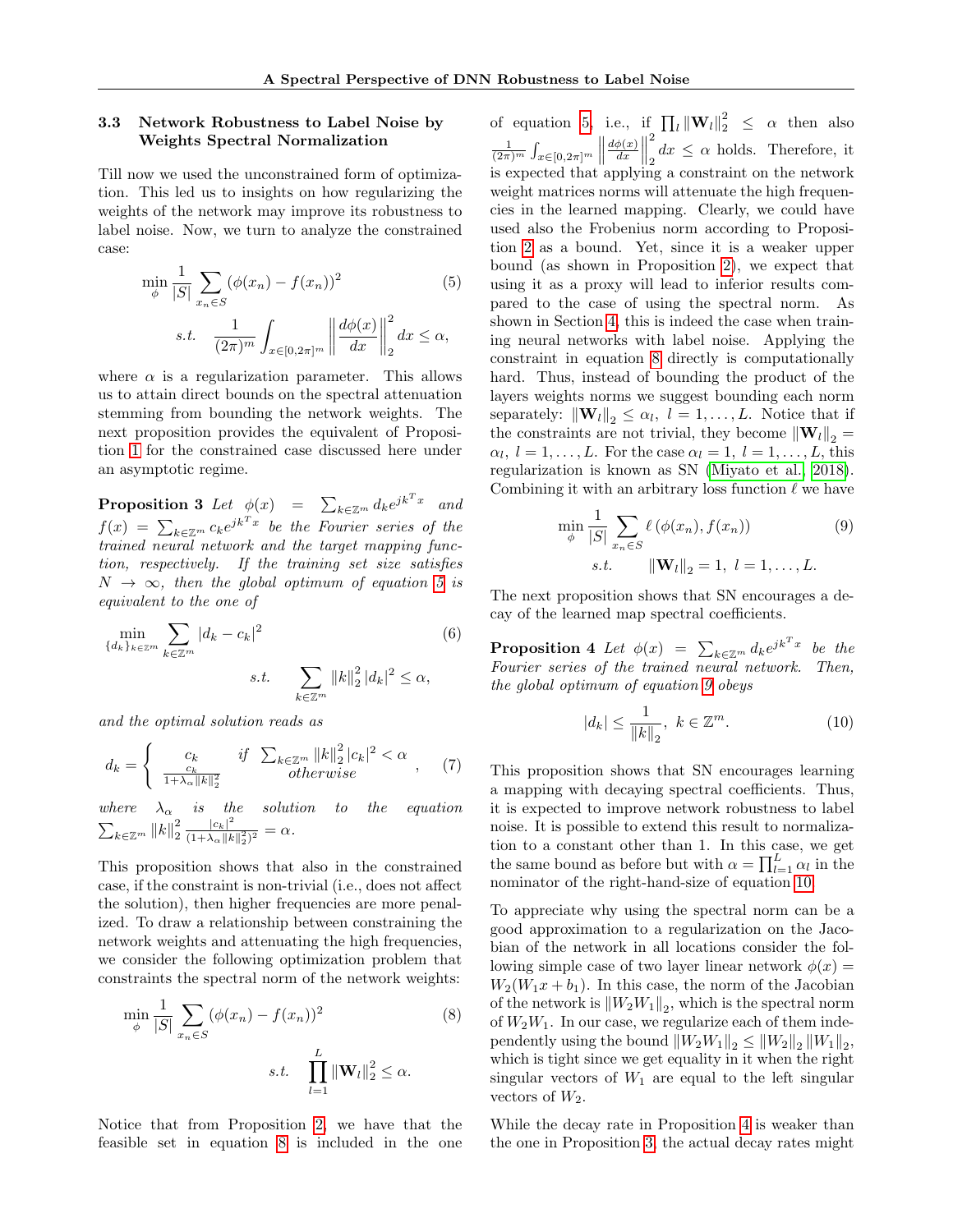be stronger. Moreover, the guarantee in Proposition [4](#page-5-5) is independent of the training size and the loss function used, i.e., it applies also to minimization with the categorical cross-entropy loss in the case of classification. Note also that for the proposition we do not need the assumption of uniform sampling assumption. As we show next, this regularization indeed improves the label noise robustness in real data classification.

## <span id="page-6-0"></span>4 EXPERIMENTS

In this section, our theoretical findings are validated in the framework of image classification with label noise. We empirically examine the application of SN in synthesized noisy datasets, with a variety of noise patterns and rates, as well as in a realworld noisy dataset. Our experiments demonstrate that indeed, using SN improves performance over conventional training, independently of both architecture and dataset. Moreover, SN improvement is evident even when combined with other methods. Experiments technical details are provided in sup. mat. The code for performing the experiments is available in [https://github.com/OshratBar/A-](https://github.com/OshratBar/A-Spectral-Perspective-of-Neural-Networks-Robustness-to-Label-Noise)[Spectral-Perspective-of-Neural-Networks-Robustness](https://github.com/OshratBar/A-Spectral-Perspective-of-Neural-Networks-Robustness-to-Label-Noise)[to-Label-Noise.](https://github.com/OshratBar/A-Spectral-Perspective-of-Neural-Networks-Robustness-to-Label-Noise)

We added synthetic label noise of two popular statistical models (uniform and flip noise; see [Patrini et al.](#page-10-9) [\(2017\)](#page-10-9)) in various rates to CIFAR-10, CIFAR-100, and MNIST. All convolutional network [\(Springenberg](#page-10-26) [et al., 2014\)](#page-10-26) and LeNet-5 [\(LeCun et al., 1998\)](#page-10-27) were utilized to classify the CIFAR datasets and MNIST, respectively. For the baseline networks, we used crossentropy loss with  $\ell_2$  regularization, and applied early stopping (according to the validation set accuracy). All details regarding the datasets, artificial noise, networks, training procedures and hyperparameters are specified in sup. mat. We present here results for CIFAR-10; The results for CIFAR-100 and MNIST are reported in sup. mat. In addition, comparison with Jacobian regularization is presented in sup. mat., and confirms that SN is better.

### 4.1 Bounding the Network Weights Increases its Smoothness

Before showing the effect of weight regularization on accuracy, we first validate a core claim in our analysis: regularizing the network weights either by  $\ell_2$  or by SN improves its smoothness. To do so, we calculate the averaged squared Frobenius norm of the network Jacobian over the test data, which is a measure of the network smoothness. We check several configurations: without regularization (except early stopping), with the baseline  $\ell_2$ , 100 times increased  $\ell_2$  (strong  $\ell_2$ ), and  $\ell_2$  with SN. Table [1](#page-7-0) displays the Jacobian measure for CIFAR-10 in all noise rate-regularization combinations for uniform and flip noises. It can be seen that as the level of  $\ell_2$  regularization rises, the DNN is smoother, while the  $\ell_2$  with SN configuration provides the smoothest result. As we show next, this is done without compromising the classification accuracy, but vice-versa.

Notice the difference between the Frobenius norms in Table [1](#page-7-0) and Figure [1.](#page-2-0) We see a different results as early stopping (regularization) is applied in Table [1](#page-7-0) while in Figure [1](#page-2-0) the training data including the noisy examples are fully overfitted. Notice that as the noise level increases, the early stopping regularization has a stronger effect, and the yielded network is smoother. This can be explained by the observation that early stopping forces the network to learn mainly from the clean data. Therefore, as the noise level raises, the effective train data is smaller and therefore it is easier to explain it by a simpler (smoother) function.

### 4.2 Classification With Spectral Normalization

We turn to demonstrate the contribution of adding SN in various classification tasks with label noise. Tables [2](#page-7-1) and [3](#page-7-2) present the test accuracy for CIFAR-10 dataset, corrupted by uniform and flip noise, respectively. The regularizations used are as in Table [1.](#page-7-0) We also present SN alone for the uniform case. Note that it improves over the baseline and also  $\ell_2$  but it can be seen that in all noise levels,  $\ell_2$  regularization combined with SN gains the highest test accuracy. Therefore, we use them together. Note that both of them bound the network derivatives and thus regularize its smoothness according to our analysis in Section [3.](#page-2-1) Secondly, our expectation that higher smoothness of the network increases the resistance to label noise is correct for all subjected cases except for strong  $\ell_2$ . Compared to baseline  $\ell_2$ , strong  $\ell_2$  squeezes the Jacobian, but degrades the test accuracy. This may happen as a high  $\ell_2$ coefficient overshadows the cross-entropy loss weight. In contrast, SN imposes smoothness without affecting the learning process.

To show that the accuracy improvement is indeed stemming from SN, we present the spectral norms of the layers of the baseline network in Table [4.](#page-7-3) The first thing that the table shows is that indeed the spectral norm of the network layers increase as the noise rate becomes larger. This justifies the assumption we make in Section [3](#page-2-1) indicating that the noise adds high frequency components in the network mapping and makes it less smooth. Notice that SN reduces the spectral norms of the network (as they are greater than 1 in the baseline) and thus improve performance. All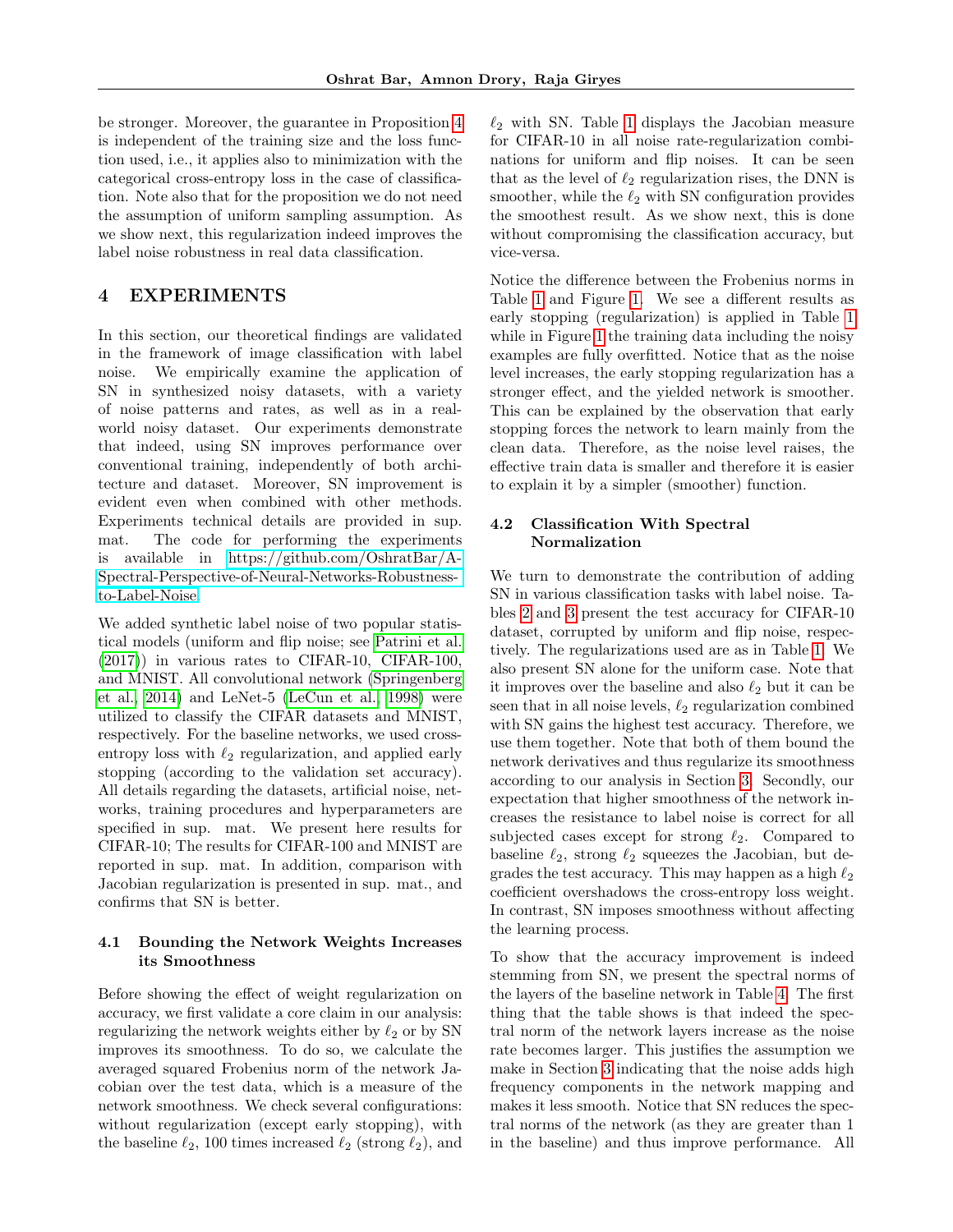<span id="page-7-0"></span>Table 1: Bounding the network weights increases its smoothness. Squared Frobenius norm of the neural network Jacobian matrix, averaged over CIFAR-10 test data, for various noise rates and regularization methods. Notice that early stopping is applied here, unlike [1](#page-2-0) where there is an overfitting of the training data.

|                                          |              | Uniform Noise |          |     |         | Flip Noise |      |      |      |      |
|------------------------------------------|--------------|---------------|----------|-----|---------|------------|------|------|------|------|
| Noise Rate<br>Regularization             | $\mathbf{0}$ | 0.1           | 0.3      | 0.5 | 0.7     | 0.1        | 0.2  | 0.3  | 0.4  | 0.5  |
| $\overline{\text{No}}$                   | 4736         | 2411          | $1055\,$ | 329 | $100\,$ | 3125       | 2789 | 2608 | 2484 | 2426 |
| $\ell_2$                                 | 4500         | 2312          | 942      | 357 | 90      | 3094       | 2654 | 2620 | 2362 | 3181 |
| $\operatorname{\mathbf{Strong}}\,\ell_2$ | 1785         | 1060          | 378      | 442 | 23      | 1537       | 1400 | 1258 | 1128 | 1199 |
| $\ell_2 + SN$                            | 465          | 434           | 362      | 233 | 79      | 377        | 343  | 324  | 349  | 358  |

<span id="page-7-1"></span>Table 2: CIFAR-10 test accuracy when trained with different rates of uniform noise and different regularization methods.

| Noise Rate<br>Regularization |                  | 0.1              | 0.3              | 0.5              | 0.7              |
|------------------------------|------------------|------------------|------------------|------------------|------------------|
| <b>No</b>                    | $89.61 \pm 0.11$ | $86.87 \pm 0.21$ | $82.95 \pm 0.36$ | $78.53 \pm 0.39$ | $69.80 \pm 0.20$ |
| $\ell_2$                     | $90.03 \pm 0.19$ | $87.42 \pm 0.10$ | $83.57 \pm 0.52$ | $79.28 \pm 0.37$ | $69.88 \pm 0.81$ |
| Strong $\ell_2$              | $80.63 \pm 0.45$ | $76.84 \pm 0.80$ | $64.75 \pm 1.23$ | $71.34 \pm 0.31$ | $45.10 \pm 3.28$ |
| SN                           | $90.60 \pm 0.07$ | $89.18 \pm 0.13$ | $84.93 \pm 0.16$ | $79.88 \pm 0.26$ | $69.55 \pm 0.38$ |
| $\ell_2 + SN$                | $90.82 \pm 0.21$ | 89.32 $\pm$ 0.22 | $85.35 \pm 0.25$ | $80.22 \pm 0.16$ | $69.79 \pm 0.45$ |

<span id="page-7-2"></span>Table 3: CIFAR-10 test accuracy when trained with different rates of flip noise and different regularization methods.

| Noise Rate<br>Regularization | 0.1              | 0.2              | 0.3              | 0.4              | 0.5              |
|------------------------------|------------------|------------------|------------------|------------------|------------------|
| $\bf No$                     | $87.63 \pm 0.30$ | $85.93 \pm 0.24$ | $83.39 \pm 0.30$ | $80.76 \pm 0.43$ | $72.45 + 0.72$   |
| $\ell_2$                     | $88.41 \pm 0.40$ | $87.55 \pm 0.23$ | $85.81 \pm 0.52$ | $82.47 + 0.38$   | $73.19 + 0.98$   |
| Strong $\ell_2$              | $78.43 \pm 0.23$ | $76.64 \pm 0.47$ | $72.53 \pm 0.50$ | $68.59 + 0.54$   | $61.29 + 0.42$   |
| $\ell_2 + SN$                | 89.69 $\pm$ 0.19 | $88.22 \pm 0.41$ | 86.03 $\pm$ 0.40 | $82.97 \pm 0.49$ | $73.24 \pm 0.20$ |

Table 4: Spectral norms of the baseline network layers.

<span id="page-7-3"></span>

| Layer<br>Noise rate      |      | $\bf{2}$ | 3    | 4    | $\bf{5}$ | 6                     | 7     | 8     | 9    |
|--------------------------|------|----------|------|------|----------|-----------------------|-------|-------|------|
| $\overline{\phantom{0}}$ | 3.60 | 5.01     | 4.33 | 5.94 | 5.89     | 5.93                  | 4.99  | 5.89  | 2.04 |
| $\bf 0.1$                | 3.46 | 4.96     | 4.35 | 5.87 | 5.94     | 5.65                  | 5.00  | 6.91  | 1.99 |
| $\bf 0.3$                | 3.46 | 4.96     | 4.35 | 5.87 | 5.94     | 5.65                  | 5.00  | 6.91  | 1.99 |
| $\bf 0.5$                | 4.24 | 8.68     | 7.37 | 9.90 | 11.11    | 11.47                 | 11.04 | 13.96 | 2.48 |
| 0.7                      | 4.09 | 8.17     | 7.03 | 8.36 | 8.35     | .87<br>$\overline{ }$ | 9.00  | 9.25  | 2.47 |

<span id="page-7-4"></span>Table 5: SN combined with mixup. CIFAR-10 test accuracy when trained with different rates of uniform noise, using SN and mixup.

| Noise Rate<br>Regularization |                  | 0.1              | 0.3              | 0.5              | 0.7              |
|------------------------------|------------------|------------------|------------------|------------------|------------------|
| $\ell_2$                     | $90.03 \pm 0.19$ | $87.42 \pm 0.10$ | $83.57 + 0.52$   | $79.28 + 0.37$   | $69.88 \pm 0.81$ |
| $\ell_2 + SN$                | $90.82 \pm 0.21$ | $89.32 \pm 0.22$ | $85.35 \pm 0.25$ | $80.22 \pm 0.16$ | $69.79 \pm 0.45$ |
| $\ell_2 +$ Mixup             | $90.35 \pm 0.17$ | $88.03 \pm 0.18$ | $84.63 + 0.28$   | $79.41 \pm 0.40$ | $71.14 \pm 0.43$ |
| $\ell_2 +$ Mixup + SN        | $91.47 \pm 0.10$ | 89.94 $\pm$ 0.15 | $86.04 \pm 0.09$ | 80.29 $\pm$ 0.23 | $71.43 \pm 0.35$ |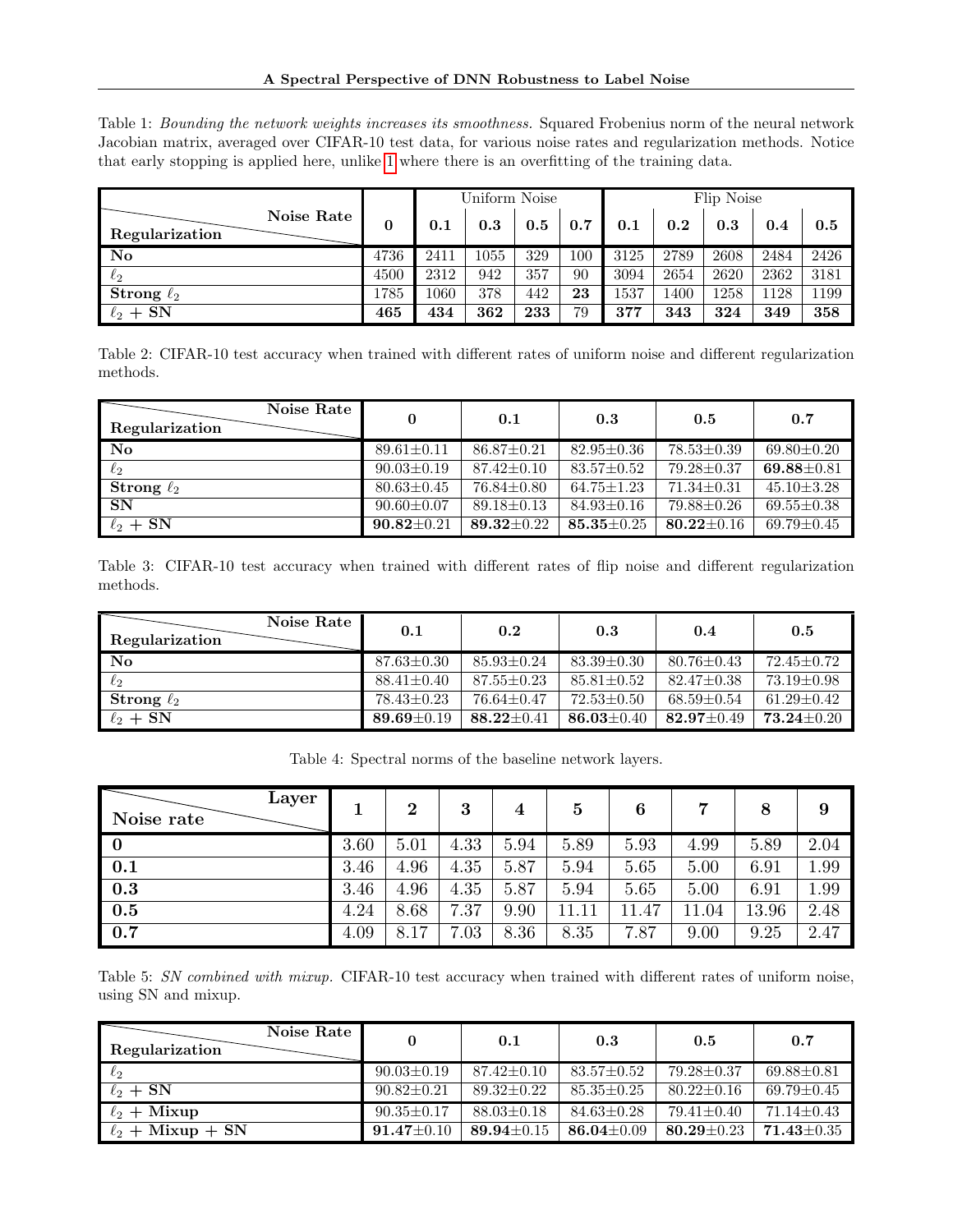this stand in line with our claims above that relate smoothness to robustness.

## 4.3 SN Combined With Other Regularization Methods

To emphasize the fact that SN can be combined with other label noise resistance methods (in addition to early stopping) and still gain a performance improvement, we also report its performance when used along with mixup and minimum entropy regularization [\(Grandvalet and Bengio, 2005,](#page-9-22) [2006;](#page-9-23) [Lee,](#page-10-28) [2013\)](#page-10-28). Mixup is a simple and data-agnostic data augmentation routine, which extends the training distribution via convex combinations of training examples pairs. Mixup encourages the model to behave linearly in-between training examples, and by that implicitly controls model complexity. Furthermore, it was empirically found that mixup reduces the memorization of corrupted labels. Table [5](#page-7-4) reports test accuracy of CIFAR-10 with different rates of uniform noise, when regularized by SN, mixup, and their combination. Mixup improves the baseline accuracy, and the addition of SN increases it even more. Results for SN combined with minimum entropy regularization are reported in sup. mat. The behaviour of SN improvement is observed also there.

### 4.4 Real Noise

Clothing1M dataset contains 1M images of clothing obtained from online shopping websites. The images are classified to one of 14 classes by using their surrounding texts, and therefore the labels contain many errors. A small portion of the noisy labels was manually refined and split into training, validation and test sets of sizes 50K, 14K and 10K, respectively. As commonly done for this dataset, e.g., in [\(Patrini et al.,](#page-10-9) [2017;](#page-10-9) [Wang et al., 2019;](#page-11-7) [Xu et al., 2019a\)](#page-11-8), we also used a bottleneck ResNet-50 [\(He et al., 2016\)](#page-9-24) pre-trained on ImageNet [\(Deng et al., 2009\)](#page-9-25). For preprocessing, we used a resize to  $256 \times 256$ , middle crop to  $224 \times 224$ and mean-subtraction as in [Tanaka et al.](#page-10-17) [\(2018\)](#page-10-17). As opposed to most works, no data augmentation was performed, and our fine-tuning did not utilize the additionally provided clean training set. We used SGD with momentum 0.9, a batch size of 32, and an  $\ell_2$  regularization coefficient of 10<sup>−</sup><sup>3</sup> , for two epochs, with learning rates  $8 \cdot 10^{-4}$  and  $8 \cdot 10^{-5}$ . As Table [6](#page-8-0) shows, adding SN improves test accuracy, when applied both with and without mixup.

Table 6: Clothing1M test accuracy

<span id="page-8-0"></span>

| じつ    | -SN<br>$\mathcal{L}_{2}$ | $\ell_2 + \text{mixup}$ $\ell_2 + \text{mixup} + \text{SN}$ |
|-------|--------------------------|-------------------------------------------------------------|
| 69.12 |                          |                                                             |

### 5 CONCLUSION

In this paper, the natural robustness of DNNs to label noise is investigated from a new point of view. A spectral-domain analysis is used to provide theoretical tradeoffs between the data fitting and the interpolation smoothness. We show that this trade-off can be controlled by the level of the network weights regularization. We use these findings to get new insights with respect to networks robustness to label noise. By leveraging the observation that label noise imposes high frequencies in the training data, it is concluded that bounding the network weights increases its robustness. Consequently, we justify the commonly used  $\ell_2$  and early stopping regularizations in the presence of label noise. Furthermore, we suggest using SN, which constitutes a tighter bound on the network derivatives (compared to  $\ell_2$ ) and attends the entire input space at once. In addition, since the suggested method has distinct and complementary properties for the subjected problem, it can be integrated into other strategies, to further improve the resistance to label noise. Numerical results confirm the validity of our theoretical findings and proposed strategy on various datasets.

The theory in our work holds for any non-expansive activation function. Such activation functions include ReLU, Tanh, Sigmoid, Leaky ReLU, etc. Our analysis is general and does not depend on the network width or depth (that indeed impact the optimization of the network, which we assume that is done by some optimizer). Moreover, we believe our results can be applied also to other learning tools such as SVM.

Our analysis of the neural network robustness assume that the noise do not reside only in the low frequencies but also has a relatively good portion in the high frequencies, which we show to be filtered during the network training due to the regularizations imposed. Thus, our analysis holds for any type of noise that obey these assumptions. Note though that for some noise types, e.g. structured noise, which typically has few high frequencies, neural networks are not robust and their performance degrade a lot [Drory et al.](#page-9-3) [\(2020\)](#page-9-3). In this work, we used two types of noise, namely random uniform noise and flip noise, which obey our assumptions. Moreover, We also demonstrated our regularization on real world noise (Fashion1M).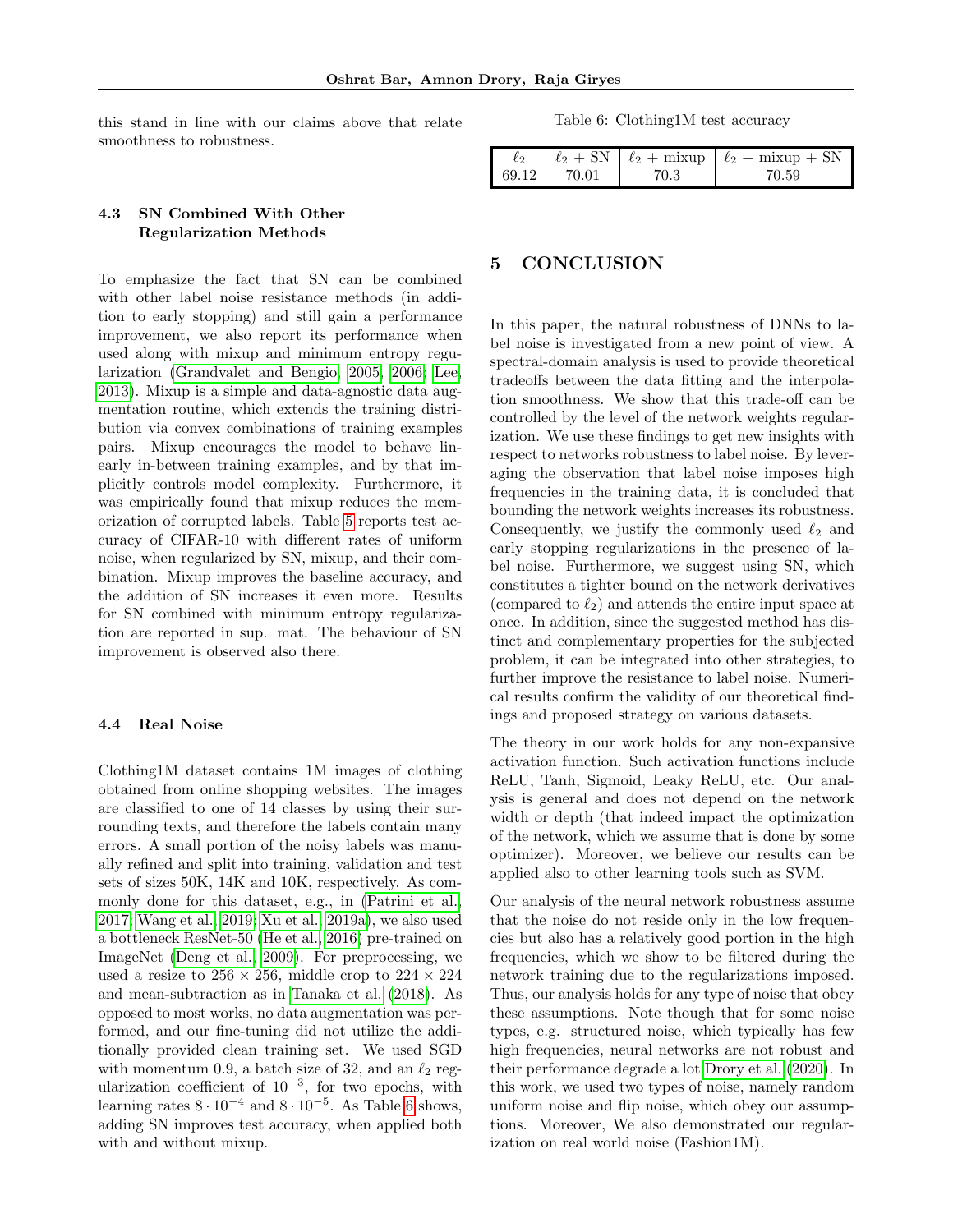#### Acknowledgements

This research was supported by the ERC-StG SPADE grant no. 757497

#### References

- <span id="page-9-13"></span>Amid, E., Warmuth, M. K., Anil, R., and Koren, T. (2019a). Robust bi-tempered logistic loss based on bregman divergences. In Advances in Neural Information Processing Systems, pages 15013–15022.
- <span id="page-9-12"></span>Amid, E., Warmuth, M. K., and Srinivasan, S. (2019b). Two-temperature logistic regression based on the tsallis divergence. In The 22nd International Conference on Artificial Intelligence and Statistics, pages 2388–2396. PMLR.
- <span id="page-9-18"></span>Bartlett, P. L., Foster, D. J., and Telgarsky, M. (2017). Spectrally-normalized margin bounds for neural networks. In NeurIPS.
- <span id="page-9-15"></span>Basri, R., Galun, M., Geifman, A., Jacobs, D., Kasten, Y., and Kritchman, S. (2020). Frequency bias in neural networks for input of non-uniform density. arXiv preprint arXiv:2003.04560.
- <span id="page-9-14"></span>Bietti, A. and Mairal, J. (2019). On the inductive bias of neural tangent kernels. In Advances in Neural Information Processing Systems, volume 32.
- <span id="page-9-25"></span>Deng, J., Dong, W., Socher, R., Li, L.-J., Li, K., and Fei-Fei, L. (2009). ImageNet: A Large-Scale Hierarchical Image Database. In CVPR.
- <span id="page-9-3"></span>Drory, A., Avidan, S., and Giryes, R. (2020). The resistance to label noise in k-nn and dnn depends on its concentration. In British Machine Vision Virtual Conference (BMVC).
- <span id="page-9-19"></span>Du, S., Lee, J., Li, H., Wang, L., and Zhai, X. (2019). Gradient descent finds global minima of deep neural networks. In ICML.
- <span id="page-9-17"></span>Farnia, F., Zhang, J., and Tse, D. (2019). Generalizable adversarial training via spectral normalization. In ICLR.
- <span id="page-9-1"></span>Flatow, D. and Penner, D. (2017). On the robustness of convnets to training on noisy labels. Technical report, Stanford University.
- <span id="page-9-4"></span>Giryes, R. (2020). A function space analysis of finite neural networks with insights from sampling theory. arXiv preprint arXiv:2004.06989.
- <span id="page-9-6"></span>Goldberger, J. and Ben-Reuven, E. (2017). Training deep neural-networks using a noise adaptation layer. In ICLR.
- <span id="page-9-0"></span>Goodfellow, I., Bengio, Y., and Courville, A. (2016). Deep Learning. MIT Press. [http://www.](http://www.deeplearningbook.org) [deeplearningbook.org](http://www.deeplearningbook.org).
- <span id="page-9-22"></span>Grandvalet, Y. and Bengio, Y. (2005). Semisupervised learning by entropy minimization. In NeurIPS.
- <span id="page-9-23"></span>Grandvalet, Y. and Bengio, Y. (2006). Entropy regularization. In Semi-supervised learning, pages 151– 168. MIT Press Boston, MA, USA.
- <span id="page-9-11"></span>Guo, S., Huang, W., Zhang, H., Zhuang, C., Dong, D., Scott, M. R., and Huang, D. (2018). Curriculumnet: Weakly supervised learning from large-scale web images. In *ECCV*.
- <span id="page-9-8"></span>Han, B., Yao, J., Niu, G., Zhou, M., Tsang, I., Zhang, Y., and Sugiyama, M. (2018a). Masking: A new perspective of noisy supervision. In NeurIPS.
- <span id="page-9-9"></span>Han, B., Yao, Q., Yu, X., Niu, G., Xu, M., Hu, W., Tsang, I., and Sugiyama, M. (2018b). Co-teaching: Robust training of deep neural networks with extremely noisy labels. In NeurIPS.
- <span id="page-9-24"></span>He, K., Zhang, X., Ren, S., and Sun, J. (2016). Deep residual learning for image recognition. In CVPR.
- <span id="page-9-16"></span>Heckel, R. and Soltanolkotabi, M. (2020). Denoising and regularization via exploiting the structural bias of convolutional generators. In ICLR.
- <span id="page-9-21"></span>Hoffman, J., Roberts, D. A., and Yaida, S. (2019). Robust learning with jacobian regularization. arXiv preprint arXiv:1908.02729.
- <span id="page-9-26"></span>Ioffe, S. and Szegedy, C. (2015). Batch normalization: Accelerating deep network training by reducing internal covariate shift. In ICML.
- <span id="page-9-20"></span>Jakubovitz, D. and Giryes, R. (2018). Improving DNN robustness to adversarial attacks using Jacobian regularization. In ECCV.
- <span id="page-9-28"></span>Jakubovitz, D., Giryes, R., and Rodrigues, M. R. D. (2019). Generalization error in deep learning. In Compressed Sensing and Its Applications, pages 153–193. Springer International Publishing.
- <span id="page-9-10"></span>Jiang, L., Zhou, Z., Leung, T., Li, L.-J., and Fei-Fei, L. (2018). MentorNet: Learning data-driven curriculum for very deep neural networks on corrupted labels. In ICML.
- <span id="page-9-7"></span>Jindal, I., Nokleby, M., and Chen, X. (2016). Learning deep networks from noisy labels with dropout regularization. In ICDM.
- <span id="page-9-27"></span>Kingma, D. P. and Ba, J. (2014). Adam: A method for stochastic optimization. arXiv preprint arXiv:1412.6980.
- <span id="page-9-2"></span>Krause, J., Sapp, B., Howard, A., Zhou, H., Toshev, A., Duerig, T., Philbin, J., and Fei-Fei, L. (2016). The unreasonable effectiveness of noisy data for finegrained recognition. In ECCV.
- <span id="page-9-5"></span>Krizhevsky, A., Hinton, G., et al. (2009). Learning multiple layers of features from tiny images.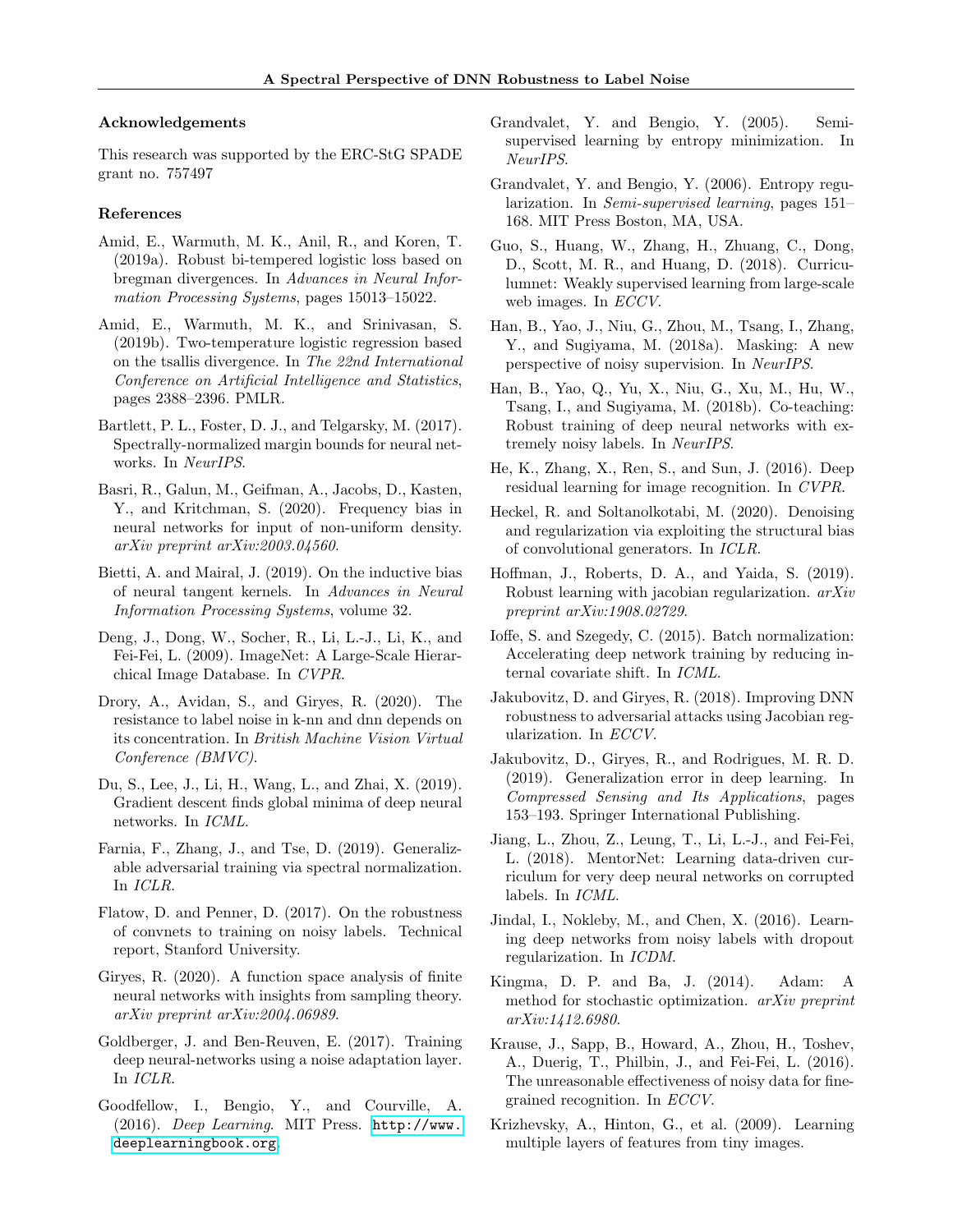- <span id="page-10-7"></span>Lecun, Y., Bottou, L., Bengio, Y., and Haffner, P. (1998). Gradient-based learning applied to document recognition. In Proc. IEEE, pages 2278–2324.
- <span id="page-10-27"></span>LeCun, Y., Bottou, L., Bengio, Y., and Haffner, P. (1998). Gradient-based learning applied to document recognition. Proc. IEEE, 86(11):2278–2324.
- <span id="page-10-28"></span>Lee, D.-H. (2013). Pseudo-label: The simple and efficient semi-supervised learning method for deep neural networks. In ICML workshop on challenges in representation learning.
- <span id="page-10-1"></span>Lee, K.-H., He, X., Zhang, L., and Yang, L. (2018). CleanNet: Transfer learning for scalable image classifier training with label noise. In CVPR.
- <span id="page-10-18"></span>Li, M., Soltanolkotabi, M., and Oymak, S. (2020). Gradient descent with early stopping is provably robust to label noise for overparameterized neural networks. In AISTATS.
- <span id="page-10-16"></span>Li, Y., Yang, J., Song, Y., Cao, L., Luo, J., and Li, L.-J. (2017). Learning from noisy labels with distillation. In ICCV.
- <span id="page-10-14"></span>Liu, T. and Tao, D. (2015). Classification with noisy labels by importance reweighting. IEEE trans. pattern anal. mach. intell., 38(3):447–461.
- <span id="page-10-0"></span>Liu, Z., Luo, P., Qiu, S., Wang, X., and Tang, X. (2016). Deepfashion: Powering robust clothes recognition and retrieval with rich annotations. In CVPR.
- <span id="page-10-25"></span>Loshchilov, I. and Hutter, F. (2019). Decoupled weight decay regularization. In ICLR.
- <span id="page-10-8"></span>Ma, X., Wang, Y., Houle, M. E., Zhou, S., Erfani, S., Xia, S., Wijewickrema, S., and Bailey, J. (2018). Dimensionality-driven learning with noisy labels. In ICML.
- <span id="page-10-11"></span>Malach, E. and Shalev-Shwartz, S. (2017). Decoupling "when to update" from "how to update". In NeurIPS.
- <span id="page-10-6"></span>Miyato, T., Kataoka, T., Koyama, M., and Yoshida, Y. (2018). Spectral normalization for generative adversarial networks. In ICLR.
- <span id="page-10-22"></span>Neyshabur, B., Bhojanapalli, S., and Srebro, N. (2018). A pac-bayesian approach to spectrallynormalized margin bounds for neural networks. In ICLR.
- <span id="page-10-5"></span>Ongie, G., Willett, R., Soudry, D., and Srebro, N. (2020). A function space view of bounded norm infinite width ReLU nets: The multivariate case. In ICLR.
- <span id="page-10-29"></span>Oppenheim, A. V., Willsky, A. S., and Nawab, S. H. (1997). Signals and Systems. Prentice-Hall, Inc., USA.
- <span id="page-10-9"></span>Patrini, G., Rozza, A., Krishna Menon, A., Nock, R., and Qu, L. (2017). Making deep neural networks

robust to label noise: A loss correction approach. In CVPR.

- <span id="page-10-23"></span>Poggio, T. and Liao, Q. (2020). Implicit dynamic regularization in deep networks. Technical report, Center for Brains, Minds and Machines (CBMM).
- <span id="page-10-20"></span>Rahaman, N., Baratin, A., Arpit, D., Draxler, F., Lin, M., Hamprecht, F., Bengio, Y., and Courville, A. (2019). On the spectral bias of neural networks. In ICML.
- <span id="page-10-15"></span>Reed, S., Lee, H., Anguelov, D., Szegedy, C., Erhan, D., and Rabinovich, A. (2014). Training deep neural networks on noisy labels with bootstrapping. arXiv preprint arXiv:1412.6596.
- <span id="page-10-12"></span>Ren, M., Zeng, W., Yang, B., and Urtasun, R. (2018). Learning to reweight examples for robust deep learning. In ICML.
- <span id="page-10-3"></span>Rolnick, D., Veit, A., Belongie, S., and Shavit, N. (2017). Deep learning is robust to massive label noise. arXiv preprint arXiv:1705.10694.
- <span id="page-10-21"></span>Ronen, B., Jacobs, D., Kasten, Y., and Kritchman, S. (2019). The convergence rate of neural networks for learned functions of different frequencies. In NeurIPS.
- <span id="page-10-4"></span>Savarese, P., Evron, I., Soudry, D., and Srebro, N. (2019). How do infinite width bounded norm networks look in function space? In COLT.
- <span id="page-10-10"></span>Shen, Y. and Sanghavi, S. (2019). Learning with bad training data via iterative trimmed loss minimization. In ICML.
- <span id="page-10-24"></span>Sokolić, J., Giryes, R., Sapiro, G., and Rodrigues, M. R. (2017). Robust large margin deep neural networks. IEEE Transactions on Signal Processing, 65(16):4265–4280.
- <span id="page-10-26"></span>Springenberg, J. T., Dosovitskiy, A., Brox, T., and Riedmiller, M. (2014). Striving for simplicity: The all convolutional net. arXiv preprint arXiv:1412.6806.
- <span id="page-10-2"></span>Sun, C., Shrivastava, A., Singh, S., and Gupta, A. (2017). Revisiting unreasonable effectiveness of data in deep learning era. In ICCV.
- <span id="page-10-17"></span>Tanaka, D., Ikami, D., Yamasaki, T., and Aizawa, K. (2018). Joint optimization framework for learning with noisy labels. In CVPR.
- <span id="page-10-19"></span>Tancik, M., Srinivasan, P. P., Mildenhall, B., Fridovich-Keil, S., Raghavan, N., Singhal, U., Ramamoorthi, R., Barron, J. T., and Ng, R. (2020). Fourier features let networks learn high frequency functions in low dimensional domains. arXiv preprint arXiv:2006.10739.
- <span id="page-10-13"></span>Thulasidasan, S., Bhattacharya, T., Bilmes, J. A., Chennupati, G., and Mohd-Yusof, J. (2019). Com-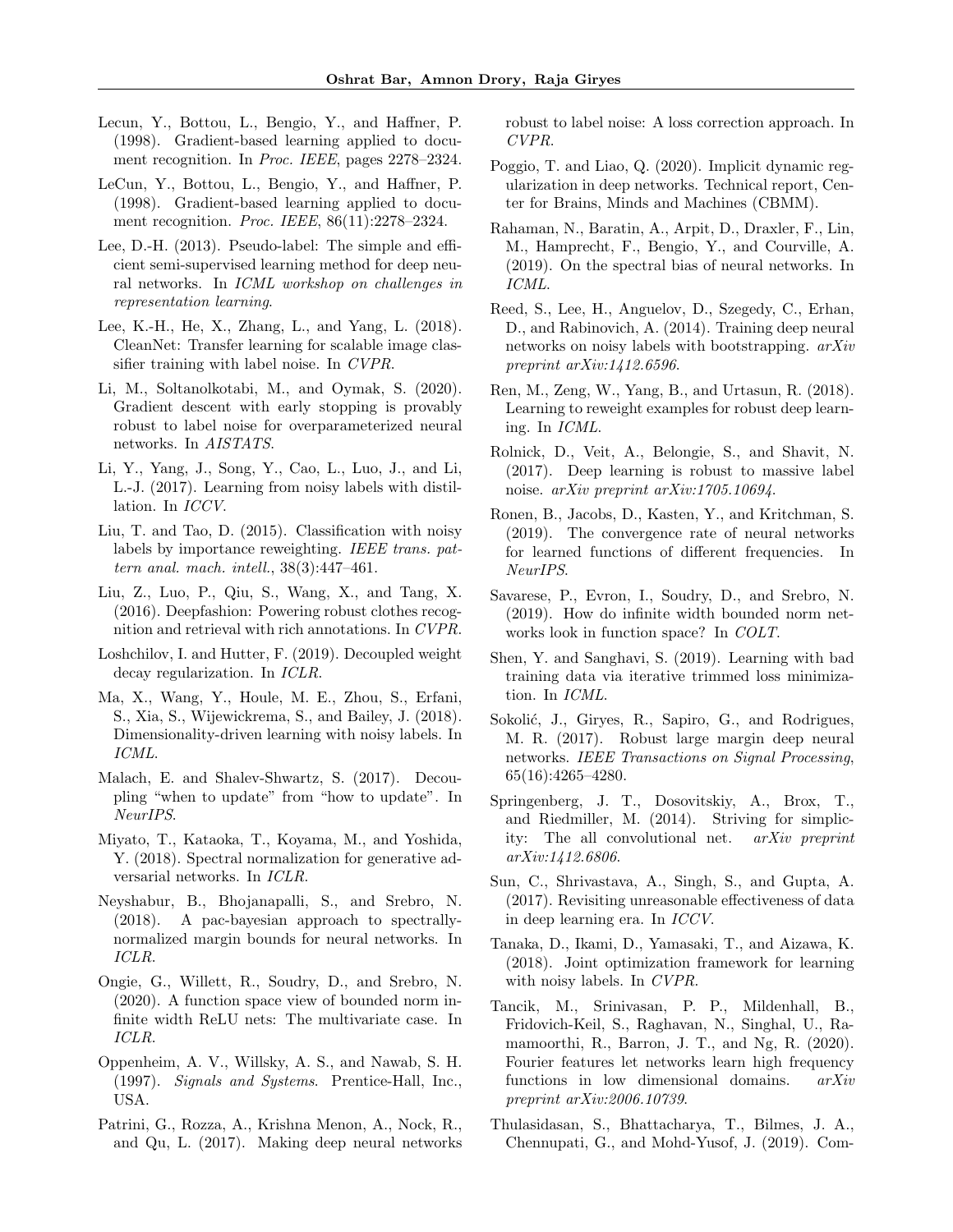bating label noise in deep learning using abstention. In ICML.

- <span id="page-11-12"></span>Ulyanov, D., Vedaldi, A., and Lempitsky, V. S. (2017). Deep image prior. In CVPR.
- <span id="page-11-4"></span>Vahdat, A. (2107). Toward robustness against label noise in training deep discriminative neural networks. In NeurIPS.
- <span id="page-11-13"></span>Varga, D., Csiszárik, A., and Zombori, Z. (2017). Gradient regularization improves accuracy of discriminative models. arXiv preprint arXiv:1712.09936.
- <span id="page-11-0"></span>Wang, F., Chen, L., Li, C., Huang, S., Chen, Y., Qian, C., and Loy, C. C. (2018). The devil of face recognition is in the noise. In ECCV.
- <span id="page-11-7"></span>Wang, Y., Ma, X., Chen, Z., Luo, Y., Yi, J., and Bailey, J. (2019). Symmetric cross entropy for robust learning with noisy labels. In ICCV.
- <span id="page-11-1"></span>Williams, F., Trager, M., Panozzo, D., Silva, C., Zorin, D., and Bruna, J. (2019). Gradient dynamics of shallow univariate relu networks. In NeurIPS.
- <span id="page-11-3"></span>Xiao, T., Xia, T., Yang, Y., Huang, C., and Wang, X. (2015). Learning from massive noisy labeled data for image classification. In CVPR.
- <span id="page-11-9"></span>Xie, Z., He, F., Fu, S., Sato, I., Tao, D., and Sugiyama, M. (2021). Artificial neural variability for deep learning: On overfitting, noise memorization, and catastrophic forgetting. Neural Computation, 33(8):2163–2192.
- <span id="page-11-8"></span>Xu, Y., Cao, P., Kong, Y., and Wang, Y. (2019a).  $L_{DMI}$ : A novel information-theoretic loss function for training deep nets robust to label noise. In NeurIPS.
- <span id="page-11-11"></span>Xu, Z.-Q. J., Zhang, Y., and Xiao, Y. (2019b). Training behavior of deep neural network in frequency domain. In ICONIP.
- <span id="page-11-5"></span>Yao, J., Wang, J., Tsang, I. W., Zhang, Y., Sun, J., Zhang, C., and Zhang, R. (2018). Deep learning from noisy image labels with quality embedding. IEEE Trans. Image Process., 28(4):1909–1922.
- <span id="page-11-2"></span>Yoshida, Y. and Miyato, T. (2017). Spectral norm regularization for improving the generalizability of deep learning. arXiv preprint arXiv:1705.10941.
- <span id="page-11-10"></span>Zhang, H., Cisse, M., Dauphin, Y. N., and Lopez-Paz, D. (2018). mixup: Beyond empirical risk minimization. In ICLR.
- <span id="page-11-6"></span>Zhang, Z. and Sabuncu, M. R. (2018). Generalized cross entropy loss for training deep neural networks with noisy labels. In NeurIPS.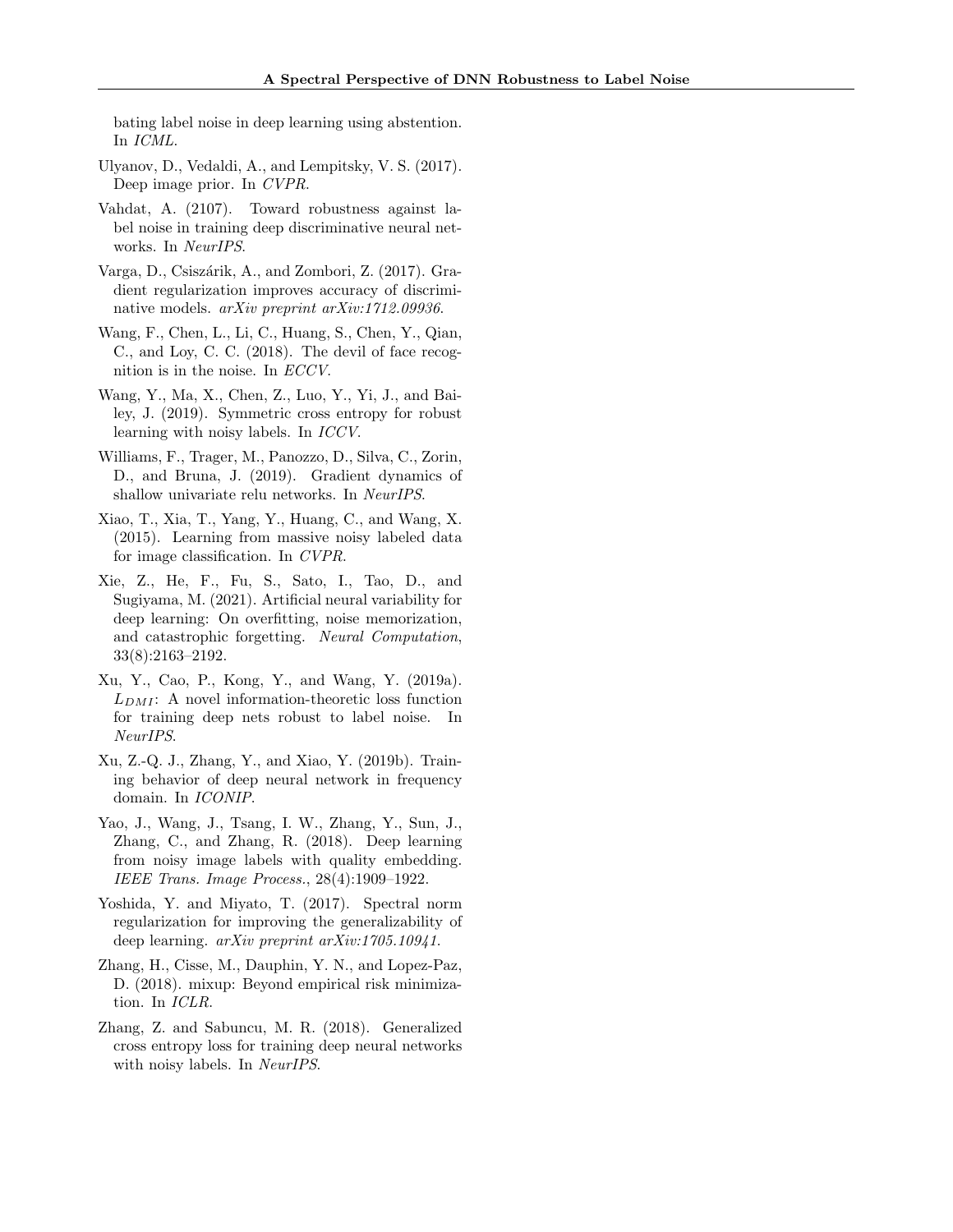# Supplementary Material: A Spectral Perspective of DNN Robustness to Label Noise

## A CLASSIFICATION WITH JACOBIAN REGULARIZATION

During the work process, the direct regularization of the network derivatives was empirically examined, in addition to the indirect regularization through the network weights. Here we present the effect of the Jacobian regularization (Sokolić et al., 2017; [Varga et al., 2017;](#page-11-13) [Jakubovitz and Giryes, 2018;](#page-9-20) [Hoffman et al., 2019\)](#page-9-21) on smoothness and accuracy, compared with SN. Table [7](#page-13-0) reports the averaged squared Frobenius norm of the network Jacobian matrix, over CIFAR-10 test data, for various rates of uniform and flip noises in the train data. Almost in all cases, the addition of SN to the baseline network is more effective than the addition of Jacobian regularization for smoothing out the network. It is interesting to note that for extremely high rates of uniform noise, Jacobian regularization is more effective. Tables [8](#page-13-1) and [9](#page-14-0) present CIFAR-10 test accuracy for uniform and flip noises, respectively. With correspondence to the smoothness results, SN increases accuracy more than Jacobian in all cases, except for the extremely high noise rates. This correspondence between the smoothness and the achieved accuracy coincides with our expectation that higher smoothness of the network increases the resistance to label noise. Note that we also applied Jacobian regularization along with mixup (see Table [8\)](#page-13-1). This flavor of Jacobian regularization is broader than the vanilla form, as it attends many input-domain points, rather than only the given training points. While this improves accuracy in most cases compared with vanilla Jacobian, SN performance is still superior.

To summarize, even though Jacobian regularization applies directly to the network derivatives, it is not always the best option, and regularization through the weights can be better. This conforms with our claim that Jacobian regularization is limited by the fact that it attends only to sampled points. Thus, we choose to focus our effort on the weight-based regularizations and leave the Jacobian regularization for future work. This may include understanding the relations between the regularization methods, and leveraging it to compose an optimal combination of them.

## B SPECTRAL ANALYSIS REMINDER

As a reminder, we present here the relevant basics of spectral analysis. A function  $g:[0,2\pi]^m\to\mathbb{C}$  is considered appropriate if the following holds [\(Oppenheim et al., 1997\)](#page-10-29):

- 1. g satisfies Dirichlet condition.
- 2. g is squared integrable.
- 3. The Jacobian  $g'$  exists and has a finite number of discontinuities.
- 4. In the one dimensional case  $g(0) = g(2\pi)$ ,  $g'(0) = g'(2\pi)$ . In the multidimensional case, the same holds when adding  $\pi$  to any of the coordinates.

Such an appropriate function satisfies the following properties:

• Fourier series:

$$
g(x) = \sum_{k \in \mathbb{Z}^m} \alpha_k e^{jk^T x},
$$
  
\n
$$
\alpha_k = \frac{1}{(2\pi)^m} \int_{x \in [0, 2\pi]^m} g(x) e^{-jk^T x} dx, \ k \in \mathbb{Z}^m.
$$
\n
$$
(11)
$$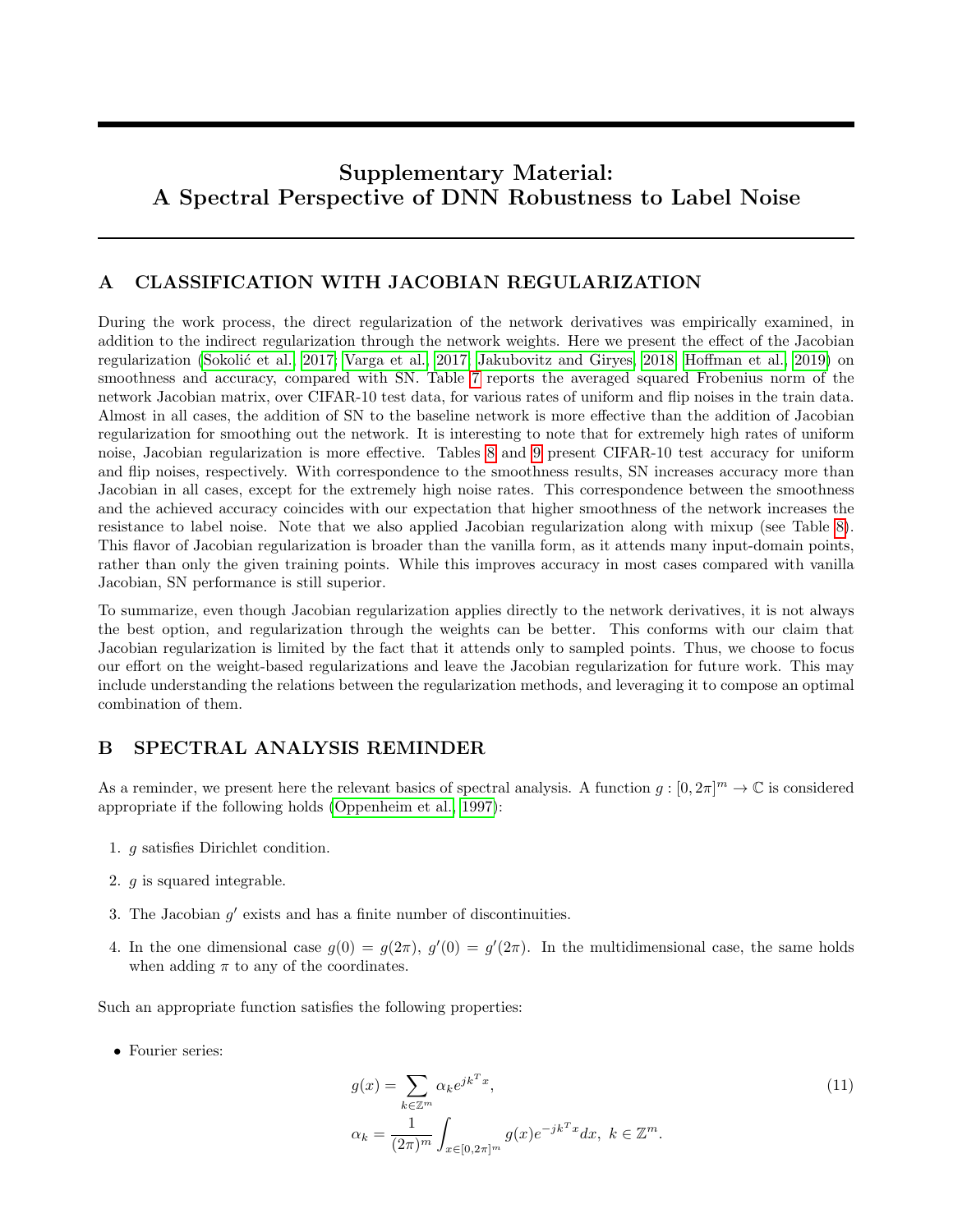|                              |      | Uniform Noise |     |     | Flip Noise |      |      |      |     |     |
|------------------------------|------|---------------|-----|-----|------------|------|------|------|-----|-----|
| Noise Rate<br>Regularization |      | $0.1\,$       | 0.3 | 0.5 | 0.7        | 0.1  | 0.2  | 0.3  | 0.4 | 0.5 |
| $\ell_2 + SN$                | 465  | 434           | 362 | 233 | 79         | 377  | 343  | 324  | 349 | 358 |
| $\ell_2 +$ Jacob             | 2390 | 686           | 392 | 90  | 19         | 2145 | 1962 | 1904 | 705 | 547 |

<span id="page-13-0"></span>Table 7: Jacobian regularization - network smoothness. Squared Frobenius norm of the network Jacobian matrix, averaged over CIFAR-10 test data for various noise rates, and when trained with SN or Jacobian regularization.

<span id="page-13-1"></span>Table 8: Jacobian regularization - network accuracy. CIFAR-10 test accuracy when trained with different rates of uniform noise and with SN or Jacobian regularization.

| Noise Rate<br>Regularization |                  | 0.1              | 0.3              | 0.5              | 0.7              |
|------------------------------|------------------|------------------|------------------|------------------|------------------|
| $\ell_2 + SN$                | $90.82 \pm 0.21$ | $89.32 \pm 0.22$ | $85.35 \pm 0.25$ | $80.22 \pm 0.16$ | $69.79 \pm 0.45$ |
| $\ell_2 +$ Jacob             | $89.87 \pm 0.59$ | $87.66 \pm 0.30$ | $84.10 \pm 0.47$ | 79.73±0.46       | $72.22 + 0.30$   |
| $\ell_2$ + Jacob + mixup     | $90.57 \pm 0.19$ | $87.96 \pm 0.24$ | $84.89 \pm 0.31$ | 79.72 + 0.34     | $71.26 \pm 0.55$ |

 $\bullet\,$  Derivative property:

$$
\frac{dg(x)}{dx_i} = \sum_{k \in \mathbb{Z}^m} j k_i \alpha_k e^{jk^T x}.
$$
\n(12)

• Parseval's theorem:

$$
\sum_{k \in \mathbb{Z}^m} \|\alpha_k\|_2^2 = \frac{1}{(2\pi)^m} \int_{x \in [0, 2\pi]^m} |g(x)|^2 dx.
$$
 (13)

• Norm of Jacobian property (combination of the derivative property and Parseval's theorem)

$$
\frac{1}{(2\pi)^m} \int_{x \in [0, 2\pi]^m} \left\| \frac{dg(x)}{dx} \right\|_2^2 dx = \sum_{k \in \mathbb{Z}^m} \|k\|_2^2 \left\| \alpha_k \right\|_2^2.
$$
 (14)

## C PROPOSITIONS PROOFS

## C.1 Proof of Proposition [1](#page-3-0)

*Proof.* We use the Fourier series with uniform sampling, i.e.,  $x_n = \left[\frac{2\pi n_1}{N}, \ldots, \frac{2\pi n_m}{N}\right]$ , where  $n_i \in \{0, \ldots, N-1\}$ and  $n \in \{0, \ldots, N-1\}^m$ . Therefore, we have that

$$
\frac{1}{N^{m}} \sum_{n \in \{0, \ldots, N-1\}^{m}} (\phi(x_{n}) - f(x_{n}))^{2}
$$
\n
$$
= \frac{1}{N^{m}} \sum_{n \in \{0, \ldots, N-1\}^{m}} (\phi(x_{n}) - f(x_{n}))^{2}
$$
\n
$$
\left(\sum_{k \in \mathbb{Z}^{m}} (d_{k} - c_{k})e^{jk^{T}x_{n}}\right)^{*} \left(\sum_{q \in \mathbb{Z}^{m}} (d_{q} - c_{q})e^{jq^{T}x_{n}}\right)
$$
\n
$$
= \sum_{k \in \mathbb{Z}^{m}} \sum_{q \in \mathbb{Z}^{m}} (d_{k} - c_{k})^{*} (d_{q} - c_{q})
$$
\n
$$
\cdot \frac{1}{N^{m}} \sum_{n \in \{0, \ldots, N-1\}^{m}} e^{j \frac{2\pi}{N}(q-k)^{T}n}
$$
\n
$$
= \sum_{k \in \mathbb{Z}^{m}} \sum_{l \in \mathbb{Z}^{m}} (d_{k} - c_{k})^{*} (d_{k+lN} - c_{k+lN}).
$$
\n(15)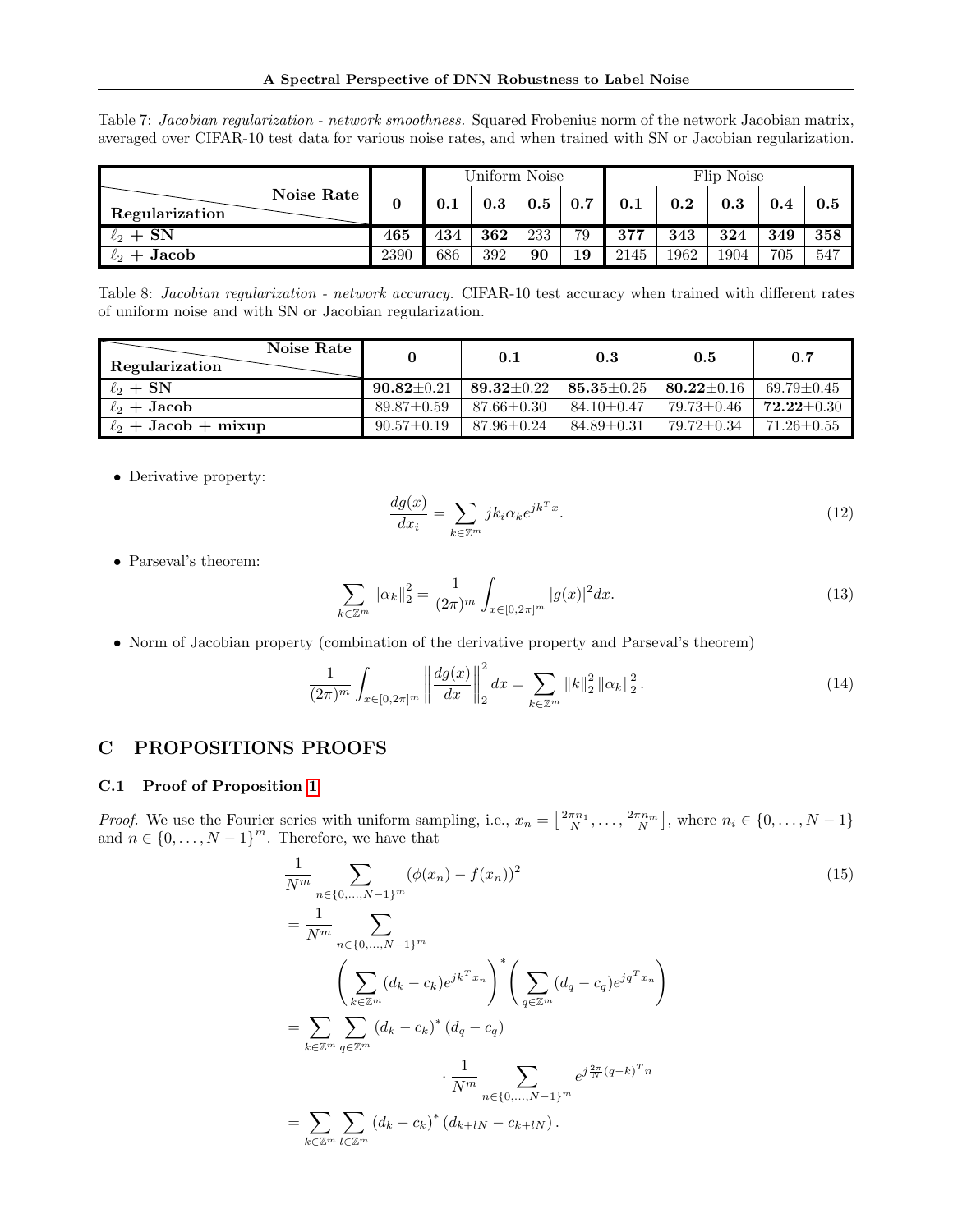<span id="page-14-0"></span>Table 9: Jacobian regularization - network accuracy. CIFAR-10 test accuracy when trained with different rates of flip noise and with SN or Jacobian regularization.

| Noise Rate<br>Regularization | 0.1              | 0.2              | $\rm 0.3$                                         | 0.4              | 0.5              |
|------------------------------|------------------|------------------|---------------------------------------------------|------------------|------------------|
| $\ell_2 + SN$                | $89.69 + 0.19$   | 88.22 $\pm$ 0.41 | $\perp$ 86.03 $\pm$ 0.40 $\perp$ 82.97 $\pm$ 0.49 |                  | $73.24 \pm 0.20$ |
| $\ell_2 +$ Jacob             | $88.41 \pm 0.16$ | $87.50 \pm 0.16$ | $85.69 \pm 0.25$                                  | $82.43 \pm 0.36$ | $75.39 + 1.02$   |

The last equality is due to the fact that  $\frac{1}{N^m} \sum_{n \in \{0, ..., N-1\}^m} e^{j\frac{2\pi}{N}(q-k)^T n}$  is 1 if  $q = k + lN, l \in \mathbb{Z}^m$ . Otherwise, it becomes a geometric series sum with a common ratio of  $e^{j(q-k)\frac{2\pi}{N}}$ , which equals 0. This can be also seen by noticing that the sum is basically an inner product between the column-stacked columns of a multidimensional DFT. Using Parseval's theorem and the derivative property of the Fourier coefficients for the regularization term, we can rewrite equation [2](#page-3-1) as:

$$
\min_{\{d_k\}_{k\in\mathbb{Z}^m}\sum_{k\in\mathbb{Z}^m}\sum_{l\in\mathbb{Z}^m} (d_k - c_k)^* (d_{k+lN} - c_{k+lN}) + \lambda \sum_{k\in\mathbb{Z}^m} ||k||_2^2 |d_k|^2.
$$
\n(16)

Taking the derivative w.r.t  $d_k$  and equating to zero, we have

$$
\sum_{l \in \mathbb{Z}^m} \left( d_{k+lN} - c_{k+lN} \right) + \lambda \left\| k \right\|_2^2 d_k = 0, \quad k \in \mathbb{Z}^m. \tag{17}
$$

Rearranging yields

<span id="page-14-1"></span>
$$
\lambda \|k\|_2^2 d_k + \sum_{l \in \mathbb{Z}^m} d_{k+l} = \sum_{l \in \mathbb{Z}^m} c_{k+l} , \quad k \in \mathbb{Z}^m.
$$
 (18)

equation [18](#page-14-1) represents an infinite system of equations for all the spectral coefficients  $\{d_k\}_{k\in\mathbb{Z}^m}$ . Note that each Fourier coefficient  $d_k$  depends on the coefficients of  $\phi$  and f, whose index distance from k is a multiple of N (in m possible dimensions). Accordingly, we can partition the indices vectors to  $N^m$  sets, such that each set is represented by a vector  $n \in \{0, \ldots, N-1\}^m$  such that all of its vectors result with the reminder n when dividing their elements by  $N$ . The indexes in each set are uniformly spaced and have a gap of  $N$  from each other in each dimension. Following that, we can split equation [18](#page-14-1) to  $N^m$  systems, each corresponding to one of the  $N^m$  index sets. Then, for a given set, denote

- $c \triangleq \sum_{l \in \mathbb{Z}^m} c_{k+l} \in \mathbb{C}^m$  is the sum of f coefficients with indexes belonging to the set
- u is an infinite sequence (represented as an "infinite vector") of the coefficients of  $\phi$  with indexes belonging to the set, i.e.,  $u_l = d_{k+lN}, l \in \mathbb{Z}^m$
- 1 is an "infinite vector" with all ones, i.e,  $1_l = 1, l \in \mathbb{Z}^m$ . Note that we could just have used  $l \in \mathbb{Z}$  since it is all ones in all indices.
- $11<sup>T</sup>$  is the infinite ones matrix
- Q is an infinite diagonal matrix, such that  $Q_{ll} = ||k + lN||_2^2$ ,  $l \in \mathbb{Z}^m$

With these notations, we can rewrite equation [18](#page-14-1) as:

$$
(\lambda \mathbf{Q} + \mathbf{1} \mathbf{1}^T) \mathbf{u} = c\mathbf{1}.
$$
 (19)

Note that Q is invertible and  $11^T$  is of rank one. Thus, using the Sherman–Morrison matrix identity we have:

$$
\mathbf{u} = c \left( \lambda \mathbf{Q} + \mathbf{1} \mathbf{1}^T \right)^{-1} \mathbf{1} = \frac{c}{\lambda} \left( \mathbf{Q}^{-1} + \mathbf{P} \right) \mathbf{1},\tag{20}
$$

where

$$
P_{li} = \frac{1}{\lambda + \sum_{t \in \mathbb{Z}^m} \frac{1}{\|k + tN\|_2^2}} \frac{1}{\|k + lN\|_2^2} \frac{1}{\|k + iN\|_2^2}, \ l, i \in \mathbb{Z}^m.
$$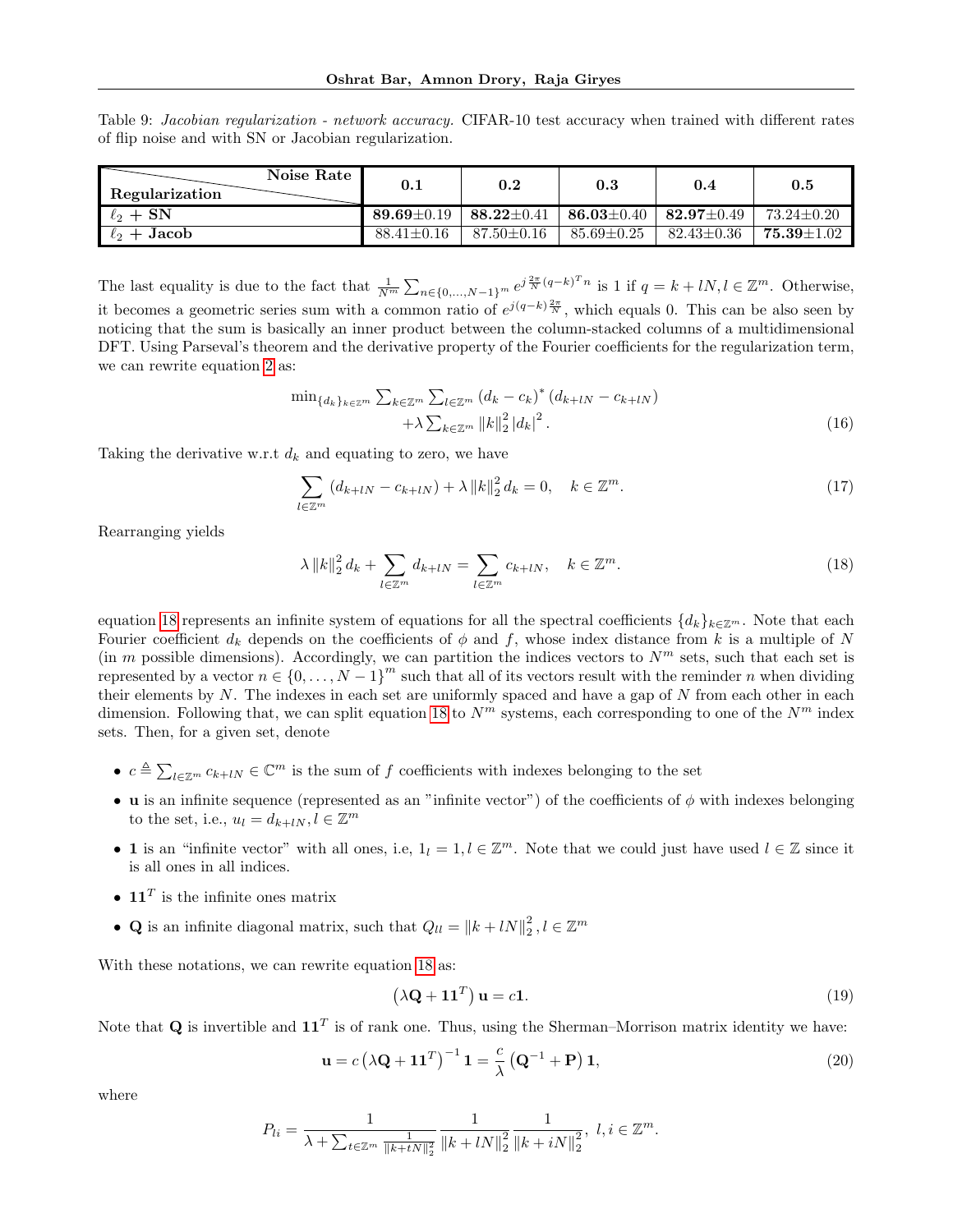Now, for a single unknown in u:

$$
u_{l} = d_{k+l} = \frac{c}{\lambda} \frac{1}{\|k+l} \left( 1 + \frac{\sum_{t \in \mathbb{Z}} \frac{1}{\|k+l} \sum_{l \in \mathbb{Z}}}{\lambda + \sum_{t \in \mathbb{Z}} \frac{1}{\|k+l} \sum_{l \in \mathbb{Z}}}{\lambda}} \right)
$$
  

$$
\leq \frac{2c}{\lambda} \frac{1}{\|k+l} \sum_{l \in \mathbb{Z}}^{2} = O\left(\frac{1}{\lambda\|k+l} \sum_{l \in \mathbb{Z}}^{2}\right), \quad l \in \mathbb{Z}^{m}.
$$
 (21)

This is correct for any  $k, l \in \mathbb{Z}$ . Replacing  $k + lN$  by  $k \in \mathbb{Z}^m$ , we have

$$
d_k = O\left(\frac{1}{\lambda \left\|k\right\|_2^2}\right). \tag{22}
$$

An extension of this proof to random sampling can be done by using non-orthogonal subsampled Fourier frames (see [\(Giryes, 2020\)](#page-9-4)).

### C.2 Proof of Proposition [2](#page-3-3)

*Proof.* Assume  $\phi$  is represented by

$$
\phi(\mathbf{x}) = \phi_L(\phi_{L-1}(\cdots \phi_2(\phi_1(\mathbf{x}; \theta_1); \theta_2) \cdots; \theta_{L-1}); \theta_L),
$$
\n(23)

where  $\phi_l(\cdot;\theta_l)$  is the *l*-th layer with parameters  $\theta_l$ ,  $l=1,\ldots,L$ . The output of the *l*-th layer is denoted by  $\mathbf{z}_l \in \mathbb{R}^{D_l}$ , i.e.  $\mathbf{z}_l \triangleq \boldsymbol{\phi}_l(\mathbf{z}_{l-1}; \boldsymbol{\theta}_l), l = 1, \ldots, L$ , and  $\mathbf{z}_0 \triangleq \mathbf{x}$ . Applying the chain rule to compute the network Jacobian matrix yields

$$
\frac{d\phi(\mathbf{x})}{d\mathbf{x}} = \prod_{l=1}^{L} \frac{d\mathbf{z}_l}{d\mathbf{z}_{l-1}} \tag{24}
$$

By using the matrix norm submultiplicativity property, we get

<span id="page-15-0"></span>
$$
\left\| \frac{d\phi(\mathbf{x})}{d\mathbf{x}} \right\|_2^2 = \left\| \prod_{l=1}^L \frac{d\mathbf{z}_l}{d\mathbf{z}_{l-1}} \right\|_2^2 \le \prod_{l=1}^L \left\| \frac{d\mathbf{z}_l}{d\mathbf{z}_{l-1}} \right\|_2^2.
$$
 (25)

Now we will bound the layer Jacobian matrix spectral norm  $\parallel$  $\left\| \frac{d\mathbf{z}_l}{d\mathbf{z}_{l-1}} \right\|_2$ , for various layer types and show that it can be expressed only by the weights' norm:

• FC layer: an FC layer is described by

$$
\mathbf{z}_l = \boldsymbol{\phi}_l(\mathbf{z}_{l-1}; \boldsymbol{\theta}_l) = \sigma_l(\mathbf{W}_l \mathbf{z}_{l-1} + \mathbf{b}_l),
$$
\n(26)

where  $\sigma_l$  is the layer activation function. Hence, its Jacobian matrix is given by

$$
\frac{d\mathbf{z}_l}{d\mathbf{z}_{l-1}} = \text{diag}\left(\sigma'_l(\mathbf{W}_l \mathbf{z}_{l-1} + \mathbf{b}_l)\right) \mathbf{W}_l.
$$
\n(27)

Using the matrix norm submultiplicativity property we get

$$
\left\| \frac{d\mathbf{z}_l}{d\mathbf{z}_{l-1}} \right\|_2 = \left\| \text{diag}\left( \sigma_l'(\mathbf{W}_l \mathbf{z}_{l-1} + \mathbf{b}_l) \right) \mathbf{W}_l \right\|_2
$$
  
\$\leq\$  $\left\| \text{diag}\left( \sigma_l'(\mathbf{W}_l \mathbf{z}_{l-1} + \mathbf{b}_l) \right) \right\|_2 \left\| \mathbf{W}_l \right\|_2.$  (28)

Since the network activation functions are non-expensive, the diagonal matrix entries are not greater then 1. Hence, its spectral norm is at most 1, and we get

$$
\left\| \frac{d\mathbf{z}_l}{d\mathbf{z}_{l-1}} \right\|_2 \le \left\| \mathbf{W}_l \right\|_2.
$$
 (29)

Note that the commonly used activation functions such as ReLU, sigmoid and hyperbolic tangent, satisfy the non-expensive condition. Note that this proof is also relevant for a linear layer (corresponds to an identity activation, which is also non-expensive) and for convolutional layer (which can be expressed also as matrix multiplication).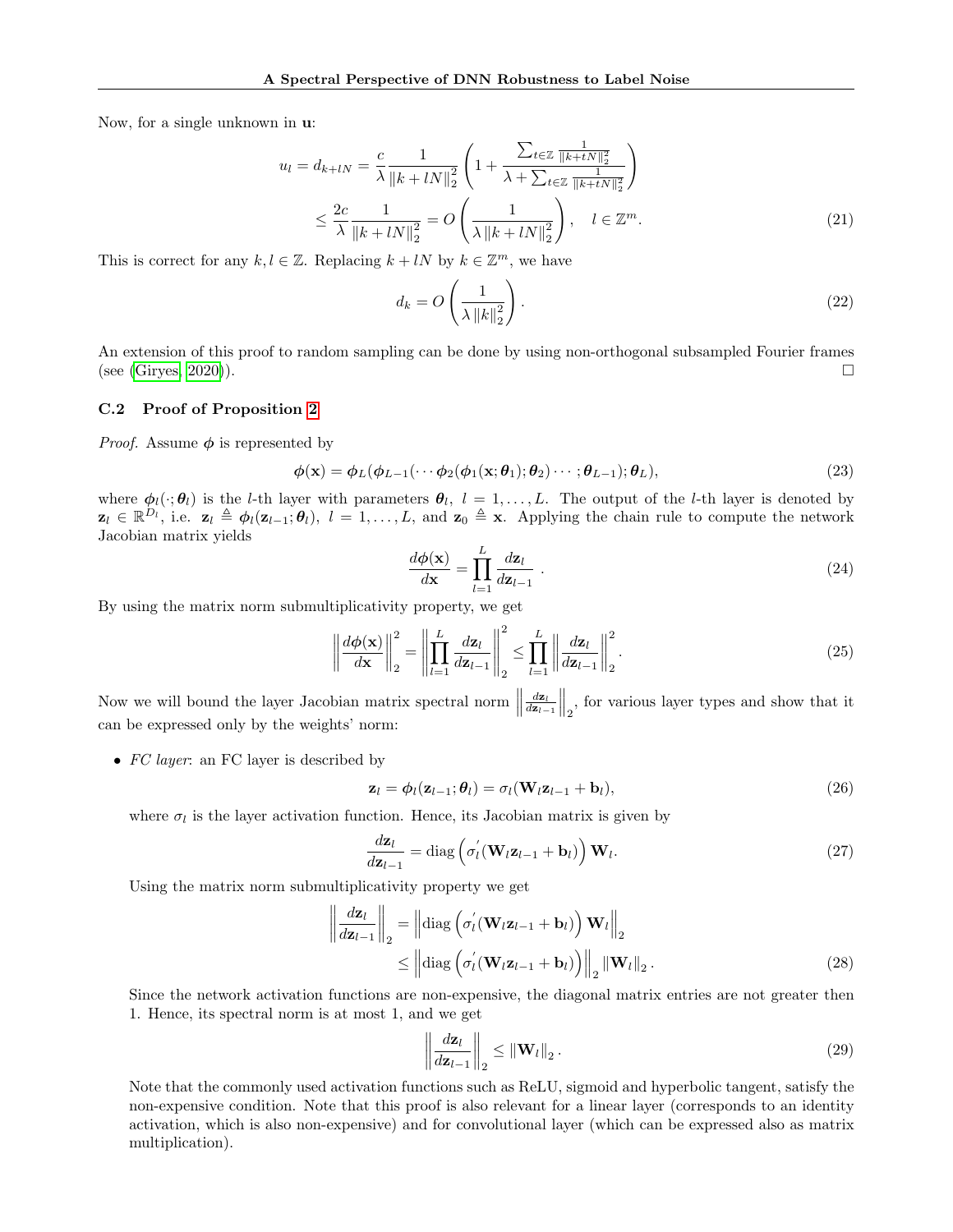• Softmax layer: The softmax function operation on  $\mathbf{t} \in \mathbb{R}^D$  is defined by

$$
\sigma(\mathbf{t}) = \text{softmax}(\mathbf{t}) = \frac{e^{\mathbf{t}}}{\mathbf{1}^T e^{\mathbf{t}}},
$$
\n(30)

where the exponential is applied element-wise. Hence, its Jacobian matrix is given by

$$
\frac{d\boldsymbol{\sigma}(\mathbf{t})}{d\mathbf{t}} = \text{diag}(\boldsymbol{\sigma}(\mathbf{t})) - \boldsymbol{\sigma}^T(\mathbf{t})\boldsymbol{\sigma}(\mathbf{t}).
$$
\n(31)

Using the Gershgorin circle theorem, we can bound its spectral norm by

$$
\left\| \frac{d\sigma(\mathbf{t})}{d\mathbf{t}} \right\|_2 \le \max_{0 \le i \le D-1} \sigma_i(\mathbf{t}) - \sigma_i^2(\mathbf{t}) + \sigma_i(\mathbf{t}) \sum_{\substack{j=0 \ j \ne i}}^{D-1} \sigma_j(\mathbf{t})
$$

$$
\le \max_{0 \le i \le D-1} 2\sigma_i(\mathbf{t}) - \sigma_i^2(\mathbf{t}), \tag{32}
$$

where the last inequality is due to the fact that  $\sum_{j=0}^{D-1} \sigma_j(\mathbf{t}) = 1$ . The above upper bound is the maximal value of a concave parabola  $p(u) = -u^2 + 2u$  in the interval  $(0, 1)$ , which equals 1. Hence the Jacobian matrix of a softmax layer satisfies

$$
\left\| \frac{d\sigma(t)}{dt} \right\|_2 \le 1. \tag{33}
$$

• *Pooling layer:* A pooling layer can be written as

$$
\mathbf{z}_l = \boldsymbol{\phi}_l(\mathbf{z}_{l-1}; \boldsymbol{\theta}_l) = \mathbf{P}_l(\mathbf{z}_{l-1})\mathbf{z}_{l-1},
$$
\n(34)

where  $P(\cdot)$  is not subject to learning. When the pooling layer operates on non-overlapping patches, the matrix representing it has orthogonal rows. In that case, the singular values are equal to the squared norm of the rows. In each row of max-pooling matrix, one entry takes the value of 1, and the rest entries equal 0. In an average pooling matrix rows, *patch\_size* entries take the value of  $\frac{1}{patch.size}$ , and the rest entries equal 0. Thus, in both cases, the largest singular value is smaller or equal 1, and we get

$$
\left\| \frac{d\mathbf{z}_l}{d\mathbf{z}_{l-1}} \right\|_2 = \left\| \mathbf{P}_l(\mathbf{z}_{l-1}) \right\|_2 \le 1. \tag{35}
$$

To summarize, we showed that a layer with parameters involved (linear and non-linear FC and convolutional layers) obeys the bound

$$
\left\| \frac{d\mathbf{z}_l}{d\mathbf{z}_{l-1}} \right\|_2 \le \left\| \mathbf{W}_l \right\|_2 , \tag{36}
$$

and a layer with no parameters involved (softmax and pooling) obeys

$$
\left\| \frac{d\mathbf{z}_l}{d\mathbf{z}_{l-1}} \right\|_2 \le 1. \tag{37}
$$

Combining these bounds with equation [25](#page-15-0) and with the known relation between spectral and Frobenius matrix norms, we get the desired result of equation [4](#page-3-2)

 $\Box$ 

#### C.3 Proof of Proposition [3](#page-5-0)

Proof. We get equation [6](#page-5-6) using the same consideration as in the derivation of equation [39.](#page-17-0) Solving equation [6](#page-5-6) using Karush-Kuhn-Tucker multipliers and the fact that solutions in constrained optimization tend to be on the boundary points (unless the direct solution to the  $\ell_2$  distance already lies within the feasible set), leads us to equation [7.](#page-5-7)  $\Box$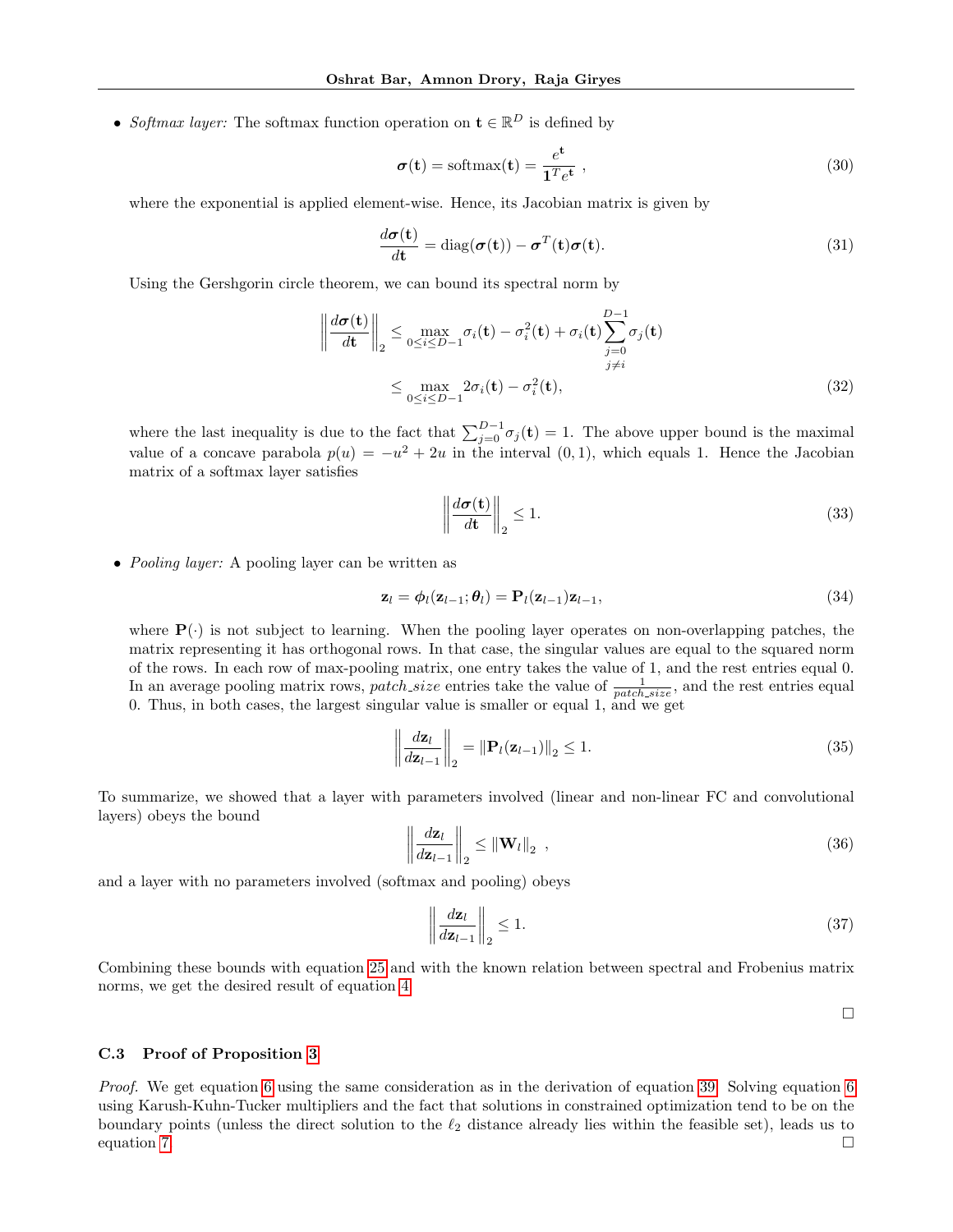#### C.4 Proof of Proposition [4](#page-5-5)

Proof. Using the derivative property and Parseval's theorem, followed by Proposition [2](#page-3-3) and the fact that  $\alpha_l = 1, l = 1, \ldots, L$ , we have

<span id="page-17-1"></span>
$$
\sum_{k \in \mathbb{Z}^m} ||k||_2^2 |d_k|^2 = \frac{1}{(2\pi)^m} \int_{x \in [0, 2\pi]^m} \left\| \frac{d\phi(x)}{dx} \right\|_2^2 dx
$$
\n
$$
\leq \prod_{l=1}^L ||\mathbf{W}_l||_2^2 = 1.
$$
\n(38)

By observing that  $||k||^2 |d_k|^2 \leq \sum_{k \in \mathbb{Z}^m} ||k||_2^2 |d_k|^2$  and plugging it on the left-hand-side of equation [38,](#page-17-1) we get that  $||k||^2 |d_k|^2 \leq 1$ . Dividing by  $||k||^2$  leads to equation [10.](#page-5-4)

## D ASYMPTOTIC EXTENSION OF PROPOSITION [1](#page-3-0)

**Proposition 5** Let  $\phi(x) = \sum_{k \in \mathbb{Z}^m} d_k e^{jk^T x}$  and  $f(x) = \sum_{k \in \mathbb{Z}^m} c_k e^{jk^T x}$  be the Fourier series of the trained neural network and the target mapping function, respectively. If the training set size satisfies  $N \to \infty$ , then the global optimum of equation [2](#page-3-1) is equivalent to the one of

<span id="page-17-0"></span>
$$
\min_{\{d_k\}_{k\in\mathbb{Z}^m}} \sum_{k\in\mathbb{Z}^m} |d_k - c_k|^2 + \lambda \sum_{k\in\mathbb{Z}^m} \|k\|_2^2 |d_k|^2,
$$
\n(39)

and the optimal solution reads as

<span id="page-17-2"></span>
$$
d_k = \frac{c_k}{1 + \lambda \|k\|_2^2}, \ k \in \mathbb{Z}^m.
$$
 (40)

*Proof.* With a uniform sampling in the interval [0,  $2\pi$ ], when  $N \to \infty$ , we have

$$
\frac{1}{N} \sum_{n=1}^{N} (\phi(x_n) - f(x_n))^2
$$
\n
$$
\xrightarrow[N \to \infty]{N \to \infty} \frac{1}{(2\pi)^m} \int_{x \in [0, 2\pi]^m} (\phi(x) - f(x))^2 dx
$$
\n
$$
= \sum_{k \in \mathbb{Z}^m} |d_k - c_k|^2,
$$
\n(41)

where the last equality stems from Parseval's theorem for  $\phi - f$ . By using the derivative property and applying Pareseval's theorem, we have

$$
\frac{1}{(2\pi)^m} \int_{x \in [0, 2\pi]^m} \left\| \frac{d\phi(x)}{dx} \right\|_2^2 dx = \sum_{k \in \mathbb{Z}} \|k\|_2^2 |d_k|^2.
$$
 (42)

Then, equation [40](#page-17-2) follows simply by minimizing equation [39.](#page-17-0) We can extend the proof for random sampling of the input domain by replacing the Riemann integral by a Lebesgue integral related to the sampling distribution.  $\Box$ 

## E EXPERIMENTS TECHNICAL DETAILS

All experiments were averaged over 5 trials, implemented using Tensorflow 1.15 and performed on Nvidia GeForce GTX Titan X GPU. Input pixels of the synthetic datasets were scaled to range [0, 1]. For Clothing1M dataset, per-pixel mean subtraction was performed.

SN. We adapt the implementation proposed in [\(Yoshida and Miyato, 2017;](#page-11-2) [Miyato et al., 2018\)](#page-10-6).

**Jacobian.** Instead of calculating the squared Frobenius norm of the network logits Jacobian matrix, we use an approximation of it, as proposed in [\(Varga et al., 2017;](#page-11-13) [Hoffman et al., 2019\)](#page-9-21).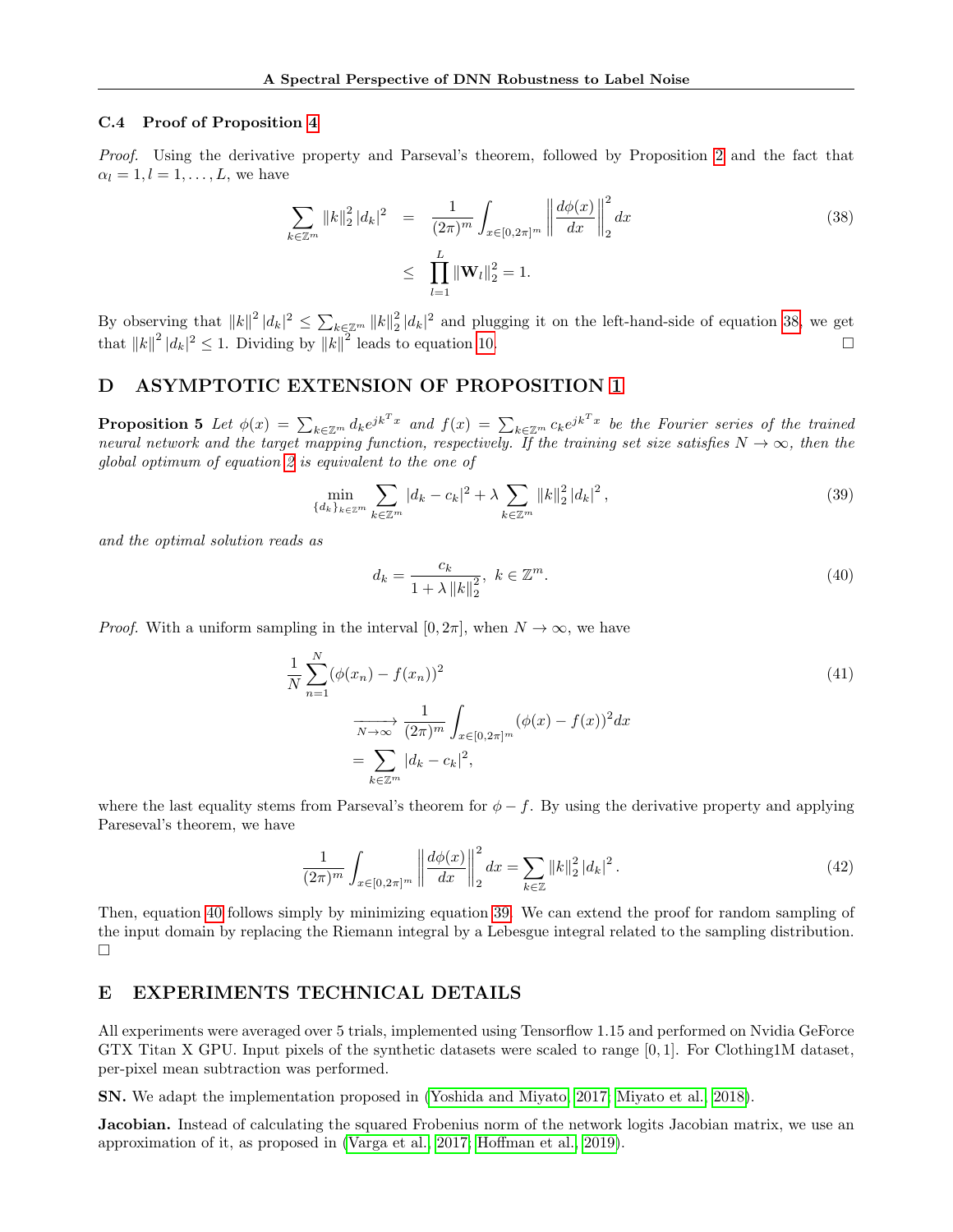## F SYNTHETIC NOISE EXPERIMENTS DETAILS

### F.1 Datasets, Networks and Training

#### F.1.1 CIFAR-10, CIFAR-100

Datasets. CIFAR-10 and CIFAR-100 datasets consist of 32x32 color images, uniformly distributed to 10 and 100 classes, respectively. The data is divided into a training set with 50,000 examples and a test set with 10,000 examples. We retained 10% from each training set for validation, and corrupted the remaining training examples, according to the uniform and flip schemes proposed in [\(Patrini et al., 2017\)](#page-10-9). The flip noise for CIFAR-10 is described by: truck  $\rightarrow$  automobile, bird  $\rightarrow$  airplane, deer  $\rightarrow$  horse, cat  $\leftrightarrow$  dog. In CIFAR-100 the 100 classes are grouped into 20 super-classes of size 5, e.g., flowers contains orchids, poppies, roses, sunflowers, and tulips. Within each super-class, the noise flips each class into the next, circularly.

Network. For both CIFAR-10 and CIFAR-100 we used the all convolutional network [\(Springenberg et al., 2014\)](#page-10-26), but replaced each stride 2 in the convolutional layers with max pooling with stride 2. The network consists of 9 convolutional layers: 3 of size 3x3x96, 5 of size 3x3x192 and last one of size 1x1x10, followed by global averaging and a softmax output. Max pooling is used after layers 3 and 6, and each convolution layer is followed by BN [\(Ioffe and Szegedy, 2015\)](#page-9-26) and ReLU activation. For the baseline of the network, we used cross-entropy loss with  $\ell_2$  regularization, and applied early stopping (according to the validation set accuracy).

Training. The training on CIFAR datasets was performed using ADAM optimizer [\(Kingma and Ba, 2014\)](#page-9-27) with default parameters, an initial learning rate of 0.001, a learning rate decay by a factor of 10 every 10 epochs, and a batch size of 32.

### F.1.2 MNIST

Dataset. MNIST is a dataset of handwritten digits, represented by 28x28 grayscale images, which are split to a training set of size 60,000, and a test set of size 10,000. We retained 10% from the training set for validation, and corrupted the remaining training examples, according to the flip scheme. In order to further imitate realistic scenario, we used a bidirectional flip of similar classes:  $1 \leftrightarrow 7, 2 \leftrightarrow 3, 4 \leftrightarrow 9, 5 \leftrightarrow 6.$ 

Network. We used LeNet-5 [\(LeCun et al., 1998\)](#page-10-27), where each layer (except the last layer) is batch normalized before the ReLU activation. The network consists of 2 convolutional layers of sizes 5x5x6 and 5x5x16, each followed by max pooling with stride 2; flattering layer, which vectorizes each 3-D tensor into a vector; 3 FC layers of sizes 120, 84 and 10, and a softmax output. For the baseline of the network, we used cross-entropy loss with  $\ell_2$  regularization, and applied early stopping (according to the validation set accuracy).

Training. The training was performed using SGD optimizer with momentum 0.9, an initial learning rate of 0.01, a learning rate decay by a factor of 10 every 15 epochs, and a batch size of 32.

#### F.2 Optimal Hyperparameters

The hyperparameters were tuned through the validation set. We started with searching the optimal  $\ell_2$  coefficient for the baseline network of each experiment, and fixed it. The search space was  $\{10^{-6}, 5 \cdot 10^{-6}, 10^{-5}, 5 \cdot 10^{-6}\}$  $10^{-5}$ ,  $10^{-4}$ ,  $5 \cdot 10^{-4}$ ,  $10^{-3}$ . Then, we looked for the best Jacobian regularization configuration. First, we figured that it is better to add it after 10 epochs, rather than from the beginning. This observation stands in line with the approach of [\(Jakubovitz et al., 2019\)](#page-9-28). Then, for each experiment, we searched the optimal coefficient out of  $\{10^{-5}, 5 \cdot 10^{-5}, 10^{-4}, 5 \cdot 10^{-4}, 10^{-3}\}$ , and fixed it. In the same manner, we set the entropy coefficient to be one of  $\{0.5, 1, 1.5, 2\}$  and the mixup  $\alpha$  to be in [0.2, 0.8]. Number of epochs ranged from 20 to 50, depending on the dataset and the noise rate. Optimal hyperparameters of all experiments are specified in Table [10,](#page-19-0) Table [11,](#page-19-1) Table [12,](#page-19-2) Table [13,](#page-19-3) and Table [14](#page-19-4) for CIFAR-10 uniform noise, CIFAR-10 flip noise, CIFAR-100 uniform noise, CIFAR-100 flip noise, and MNIST flip noise, respectively.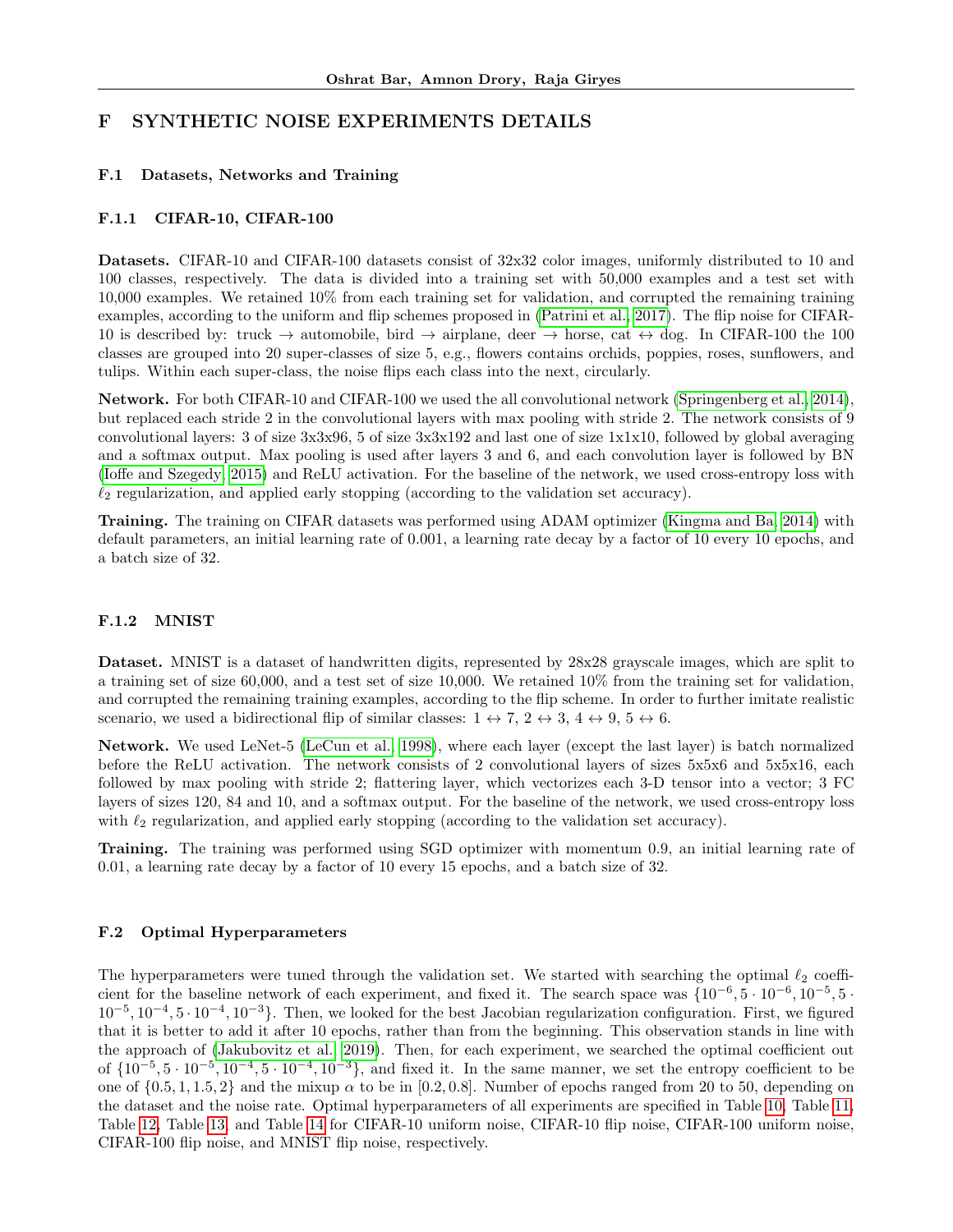| Noise Rate<br>Regularization | 0         | 0.1           | 0.3           | 0.5               | 0.7       |
|------------------------------|-----------|---------------|---------------|-------------------|-----------|
| $\ell_2$                     | $10^{-4}$ | $10^{-4}$     | $10^{-4}$     | $10^{-5}$         | $10^{-5}$ |
| Jacob                        | $10^{-5}$ | $10^{-4}$     | $10^{-4}$     | $5 \cdot 10^{-4}$ | $10^{-3}$ |
| Entropy                      |           | $\mathcal{D}$ | $\mathcal{D}$ |                   | 0.5       |
| $Entropy + SN$               | 0.5       | 0.5           |               |                   | 0.5       |
| Mixup                        | 0.2       | 0.3           | 0.5           | 0.4               | 0.4       |
| Epochs                       | 20        | 20            | 20            | 20                | 30        |

<span id="page-19-0"></span>Table 10: Optimal hyperparameters for CIFAR-10 with various uniform noise rates.

<span id="page-19-1"></span>Table 11: Optimal hyperparameters for CIFAR-10 with various flip noise rates.

| Noise Rate<br>Regularization | 0.1  | 0.2       | 0.3 | 0.4  | 0.5 |
|------------------------------|------|-----------|-----|------|-----|
| ιŋ                           |      |           |     |      |     |
| Jacob                        | 1∩−Ե | $10^{-5}$ |     | $-4$ |     |
| Epochs                       | 20   | 20        | 20  | 20   |     |

<span id="page-19-2"></span>Table 12: Optimal hyperparameters for CIFAR-100 with various uniform noise rates.

| Noise Rate<br>Regularization | 0.1 | $\rm 0.3$ | $\rm 0.5$ |
|------------------------------|-----|-----------|-----------|
| دى                           |     |           |           |
| Epochs                       | 50  | 50        |           |

<span id="page-19-3"></span>Table 13: Optimal hyperparameters for CIFAR-100 with various flip noise rates.

| Regularization | Noise Rate<br>0.1 | 0.3 | 0.5 |
|----------------|-------------------|-----|-----|
|                |                   |     |     |
| Epochs         | 35                | 25  | 35  |

Table 14: Optimal hyperparameters for MNIST with various flip noise rates.

<span id="page-19-4"></span>

| Noise Rate<br>Regularization |    |    | $0.2\,$ | $\rm 0.3$ |    | $\rm 0.5$ |
|------------------------------|----|----|---------|-----------|----|-----------|
|                              |    |    |         |           |    |           |
| Epochs                       | 30 | ാ∩ | 30      | 30        | 20 |           |

<span id="page-19-5"></span>Table 15: CIFAR-100 test accuracy for different rates of uniform noise, when trained with and without SN.

| Noise Rate<br>Regularization |                  | 0.1                                                 | 0.3                | 0.5                |
|------------------------------|------------------|-----------------------------------------------------|--------------------|--------------------|
| $\ell_2$                     | $67.96 \pm 0.28$ | $65.15 {\pm} 0.35$                                  | $59.33 {\pm} 0.26$ | $51.53 \pm 0.30$   |
| $\ell_2 + SN$                | 68.75 $\pm$ 0.32 | $\pm$ 66.59 $\pm$ 0.23 $\pm$ 61.23 $\pm$ 0.15 $\pm$ |                    | $1.52.56 \pm 0.69$ |

<span id="page-19-6"></span>Table 16: CIFAR-100 test accuracy for different rates of flip noise, when trained with and without SN.

| Noise Rate I<br>Regularization |                               | 0.1                | 0.3                           | 0.5               |
|--------------------------------|-------------------------------|--------------------|-------------------------------|-------------------|
| $\ell_{2}$                     | $67.96 \pm 0.28$              | $65.75 \pm 0.33$   | $60.48 \pm 0.10$              | $-32.77 \pm 0.36$ |
| $\ell_2 + SN$                  | $\textbf{68.75} \!\pm\! 0.32$ | $67.03 {\pm} 0.31$ | $\textbf{63.50} \!\pm\! 0.43$ | $33.13 \pm 0.62$  |